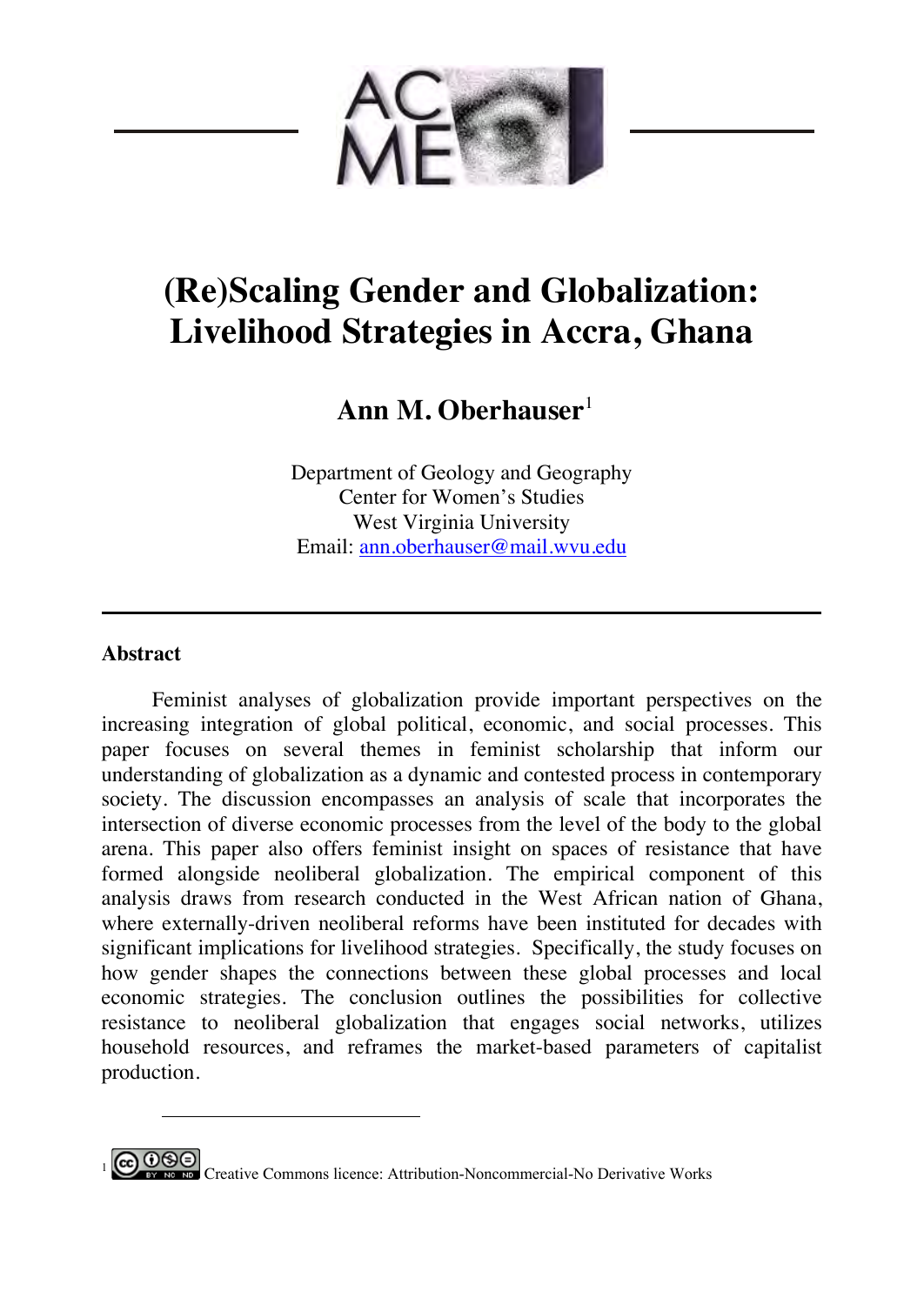#### **Introduction**

This paper addresses the diverse practices and discourses within which people experience globalization. The analysis focuses on how gender shapes and is influenced by the intersection of neoliberal globalization and local economic strategies. During recent decades, neoliberal reforms and globalization have coincided with a shift to more market-oriented economic policies in many parts of the global South, providing a unique opportunity to examine how local livelihoods are integrated with economic globalization. In this analysis, I argue that the shift in economic strategies among households and communities is related to socio-spatial patterns that accompany an increasingly integrated global economy.

The intersection of globalization and local livelihoods is explored here through a feminist lens that reveals how different scales of economic activity are embedded in gender identities and relations. Specifically, this approach critically engages with analyses of how the discursive and material practices of economic livelihoods operate at multiple scales (Afshar and Barrientos, 1999; Marchand and Runyan, 2000; Roberts, 2004). Feminism acknowledges the multiple and heterogenous nature of discourses surrounding diverse economic strategies (Gibson-Graham, 2002). This analysis contributes to this literature by demonstrating how feminism offers a unique perspective on the intersection of scales in the context of dynamic social and economic landscapes in the global South.

The discussion in this paper is organized into six sections that explore the intersection of globalization and local economic strategies from a feminist perspective. Following the introduction, the second section provides a background to the case study of Ghana, once heralded as the 'poster-child' of structural adjustment. A brief overview of this country's political economy provides the basis for further discussion of the implications of globalization for its socio-spatial development. Uneven spatial development is linked to Ghana's social inequalities and especially the growing disparities between northern rural areas and urban areas in the south. The third section outlines how feminist theory deconstructs the hegemonic position of the global arena and approaches scale as fluid and nonhierarchical (Marston, Jones, and Woodward, 2005). This perspective positions household, community, and local scales as flexibly integrated and socially constructed dimensions of global processes.

In the fourth section, feminist work on economic livelihoods and globalization is highlighted through analyses of diverse strategies that comprise the multiple ways in which people earn a living (Beneria, 2003; Francis, 2000). Women's roles in these activities are essential, especially in the global South where they are often excluded from formal employment and tend to be marginalized in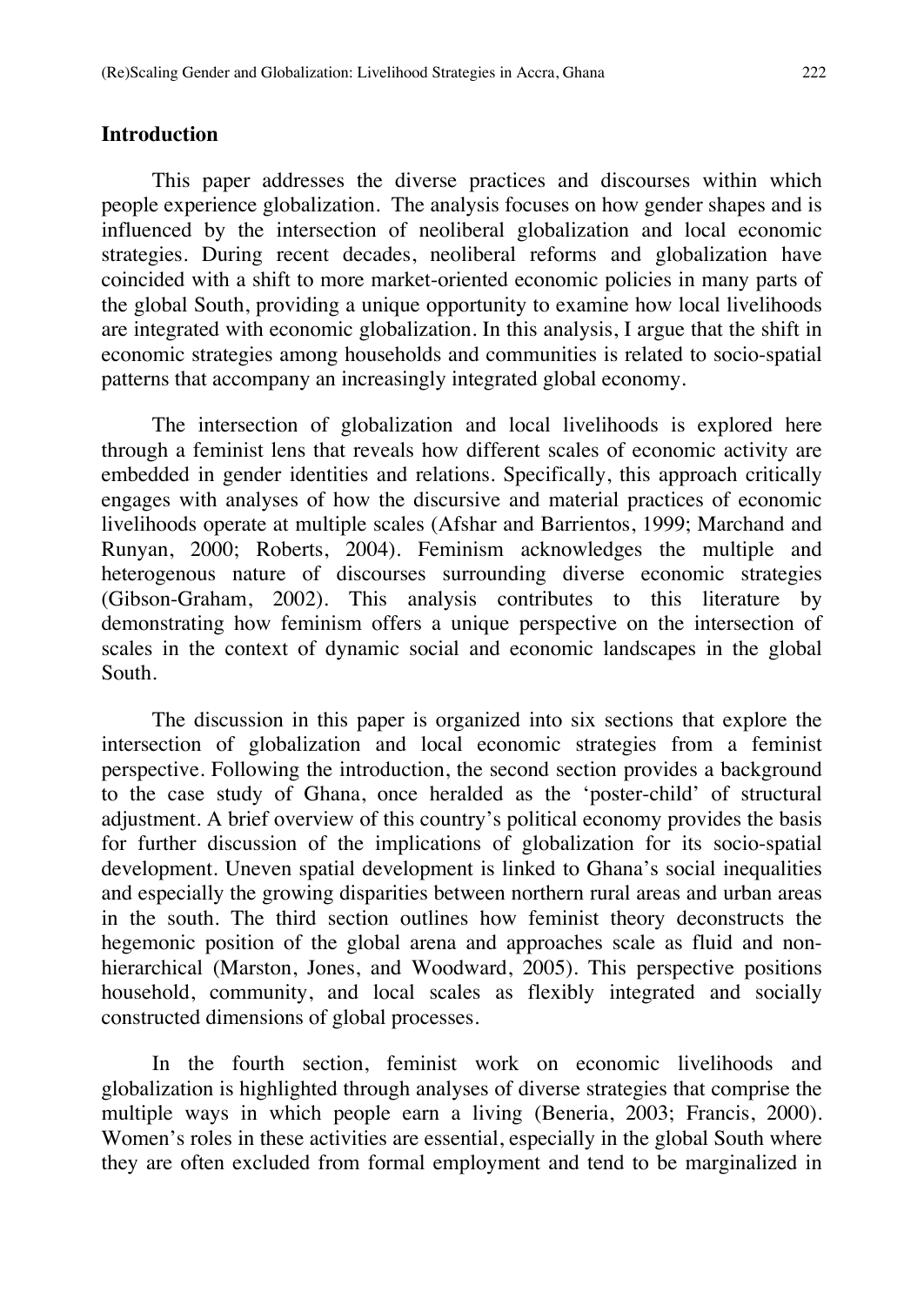the capitalist economic sphere (Bryceson, 2002; Hanson, 2005). Their participation in informal, barter, subsistence, and other diverse economic strategies reveal crucial, yet often overlooked, aspects of globalization. The fifth section examines how feminist analyses critically engage with issues of power and social inequality that often accompany neoliberal globalization. Complex social relations serve to marginalize some groups while empowering others. In addition to deconstructing the homogenous category of 'woman', postcolonial feminism examines other social axes of power, such as race, ethnicity, class, and stage in the life course, which affect how individuals and groups interact under neoliberal globalization.

Mobilization and collective struggle among those who do not necessarily benefit from globalization are examined in the sixth section. These efforts have increasingly shaped the socio-economic and political landscape throughout the global South. Various means of contesting the oppressive and divisive forces of globalization have arisen throughout the developing world in the form of antiglobalization groups, as well as grassroots efforts to improve economic opportunities and access to resources (Rakowski, 2000; Harcourt and Escobar, 2005). Women play an important role in these struggles by creating alternative means of income generation through individual and collective action. These efforts often ensure the survival of individuals, their families, and communities (Bassett, 2002; Oberhauser and Hanson, 2008). This discussion illustrates how feminist spaces of resistance are constitutive of social and economic integration associated with globalization.

The conclusion explores ways to transform contemporary globalization through economic livelihoods that empower women. A feminist rethinking of scale and economic strategies opens up opportunities for women to affect this transformation. This discussion demonstrates that feminism is well positioned to provide a critical perspective on the intersection of various spatial scales, the importance of alternative economic strategies, and how collective action can be used to challenge unequal power relations.

#### **Globalization and Development in Ghana**

Ghana has undergone tremendous political and economic change in recent decades, partly as a result of Structural Adjustment Programs (SAPs) and other neoliberal economic reforms (Francis, 2000; Ferguson, 2006; Konadu-Agyemang, 2000). These reforms are linked to gendered livelihoods and globalization through the social identities and material components that shape individual, household, and community economic strategies. This analysis situates livelihood strategies as the variety of productive and reproductive, paid and unpaid labor that provides individuals and households with the means for subsistence and, in some cases, accumulation of wealth. The effects of these shifting strategies and globalizing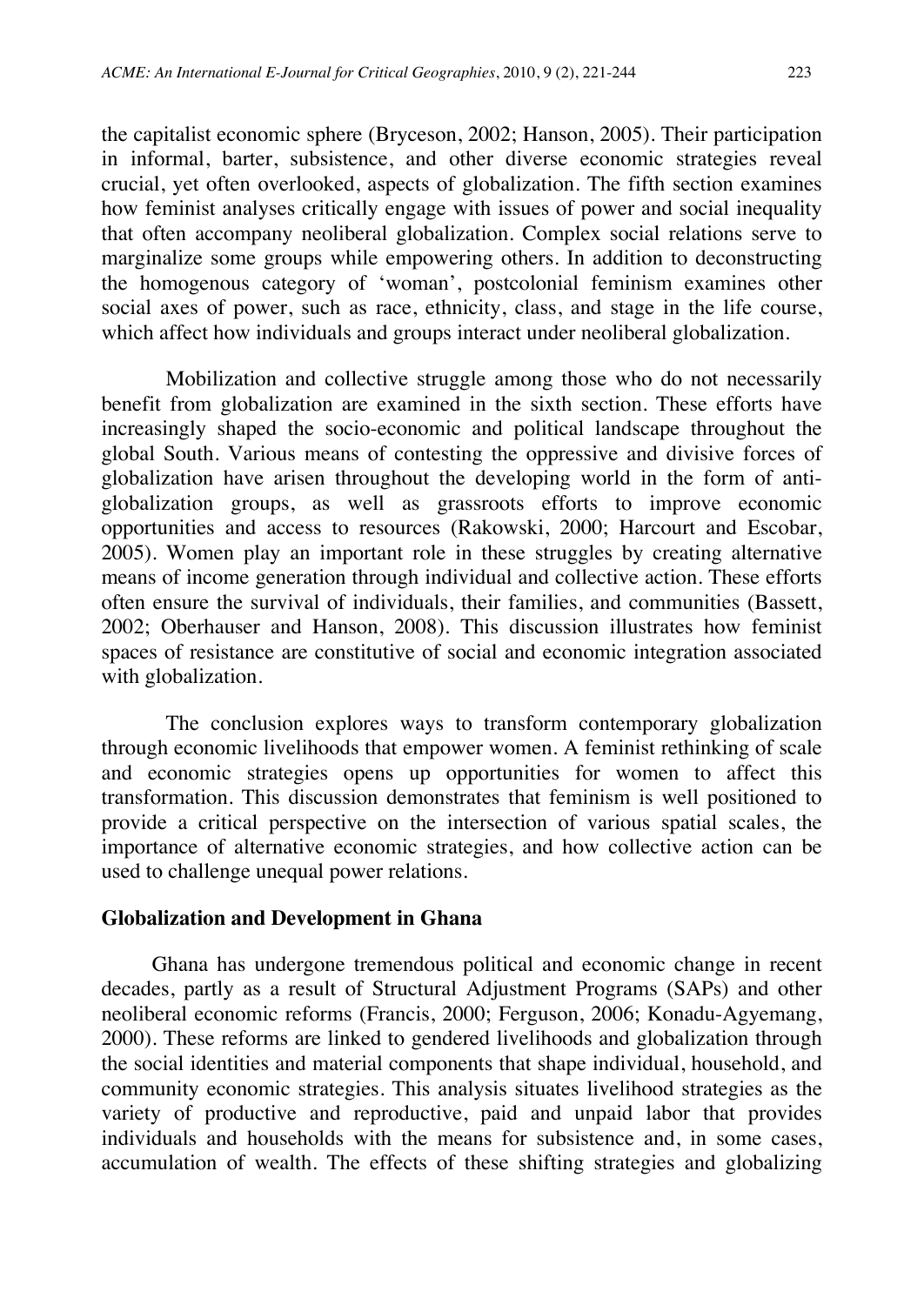forces are evident in the West African nation of Ghana and, specifically, people's engagement in multiple and diverse livelihoods. This conceptualization of gender and globalization is used to critically engage with the possibilities of resisting negative effects of neoliberal economic restructuring through alternative livelihoods.

Ghana's experience under both colonial and postcolonial rule has included significant international integration and economic reforms, often dictated by global institutions. This background provides a well-documented case of the powerful impact of neoliberal globalization in a developing country (Ferguson, 2006; Konadu-Agyemang, 2000). During colonial times, Ghana was relatively integrated with international trade and investment, especially through the extraction of raw materials such as cocoa and gold. Following its independence from the British in 1957, the wealth gained from these exports, as well as its relatively well-educated and skilled labor force, contributed to its position in the global arena as a dynamic medium-income economy. After a series of military coups in the late 1960s through the early 1980s, Ghana's political situation has stabilized with peaceful transfers of power since the 1990s. This political stability has helped to modernize its economy and attract foreign investment. The capitol city of Accra grew rapidly during the years immediately following independence, both as a place for those seeking employment as well as a location for foreign investment (Briggs and Yeboah, 2001; Grant and Yankson, 2003) (Figure 1).

Figure 1. Ghana and the Capital City of Accra

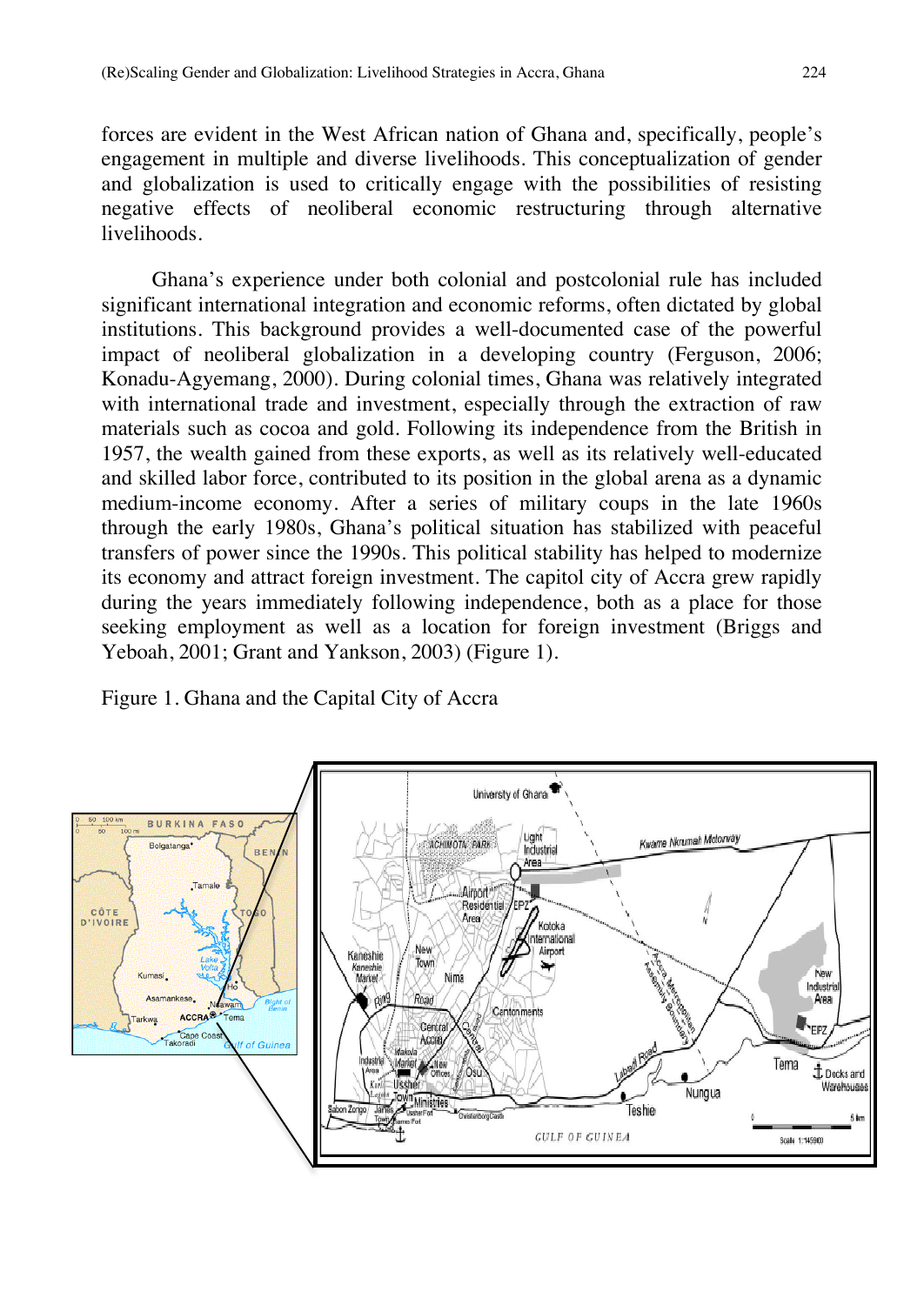Uneven development is a spatial materialization of the dynamic economic processes under globalization (Conway and Heynen, 2006). In the case of Ghana, some areas have gained investment, production, and infrastructure, whereas other areas have lost or did not benefit from increased economic activity. Grant and Nijman (2004) explore the process of uneven development under structural adjustment in Ghana since the 1970s. The rapid growth of urban areas such as Accra contributes to uneven development in this country. Consequently, power and control over labor, resources, and investment are concentrated in these areas, often at the expense of more rural regions in Ghana. Increasing labor markets, foreign investment, and producer markets also impact the expansion of peri-urban development and contribute to serious overcrowding in this city (Grant and Yankson, 2003).

Within this socio-economic context, rural/urban migration provides an important strategy for many households where family members leave in search of employment opportunities. Women make up an increasing proportion of this economic migration from rural, northern areas of Ghana to urban areas in the south (Awumbila and Ardayfio-Schandorf, 2008; Opare, 2003). Selling produce, marketing clothing and textiles, engaging in prostitution, and other service work are some of the activities in which women engage. Most of their earnings are sent as remittances to their families in rural areas. This pattern of gendered migration is a result of, but also affects, the uneven spatial patterns developing in Ghana.

Ghana's economy suffered in the mid-1960s as the terms of trade for their exports deteriorated and the government was accused of mismanaging revenues from these goods (Hutchful, 2002). Global institutions such as the World Bank and IMF became heavily involved in Ghana's economy in the early 1980s to stabilize and improve their economic standing in the global economy. Among the most notable initiatives are the Structural Adjustment Programs (SAPs) intended to encourage free-market practices and decrease government involvement in public enterprises and overall investment (Konadu-Agyemang, 2000).

The implementation of these programs has increased the scope and impact of globalization in several aspects of Ghana's economy. Initially, external intervention involved the implementation of SAPs, but has progressed into the World Bank's Heavily Indebted Poor Country (HIPC) program and the more recent Multilateral Debt Relief Initiative (MDRI). The latter two programs are designed to bring about poverty reduction through partial debt relief or, in the case of the latter initiative, nearly full debt relief (World Bank, 2007). These programs have been available to many poor countries, the majority of which are in Africa. Overall, the focus on trade liberalization, production for export, and currency controls implemented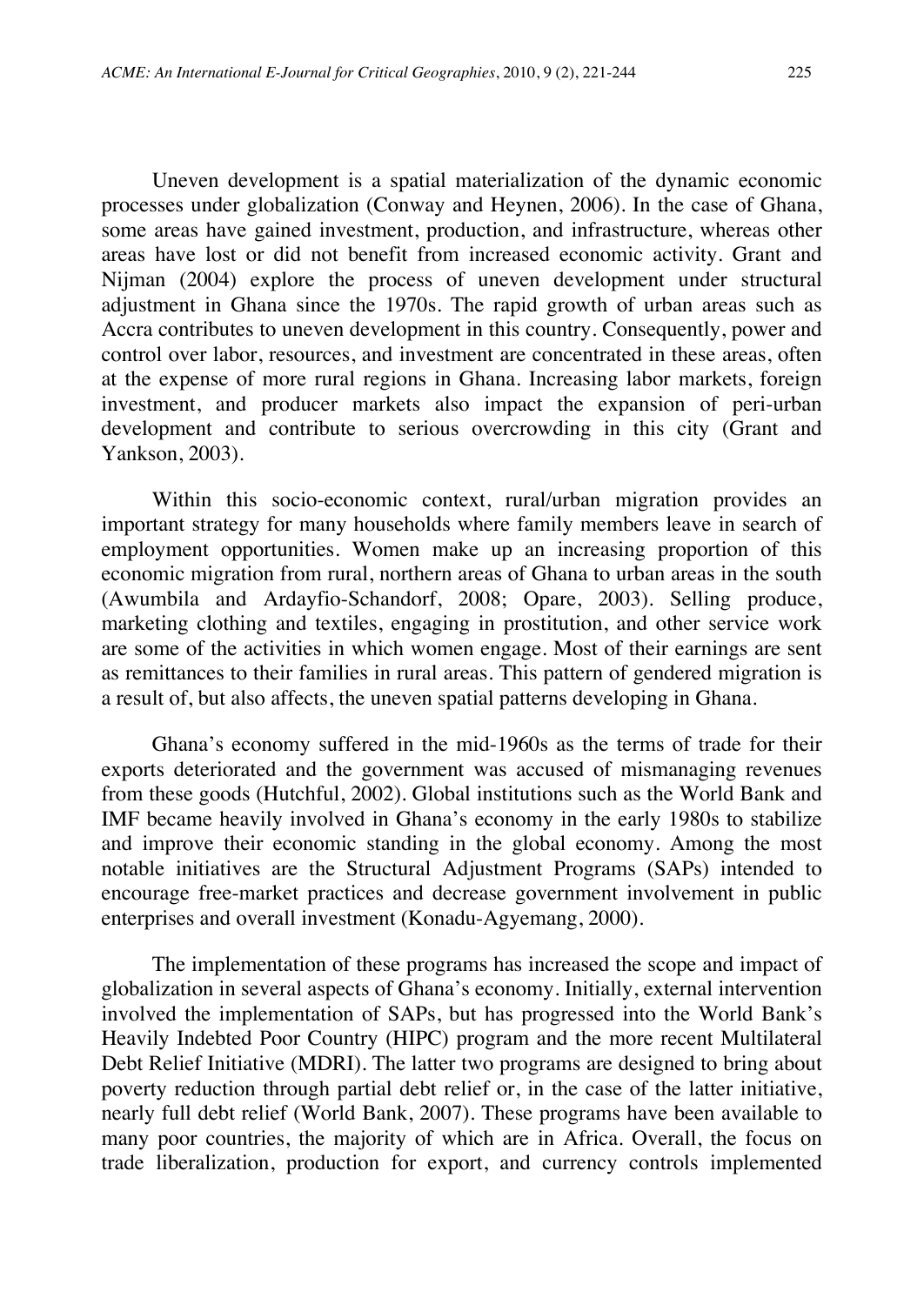under neoliberal economic reforms ,such as those instituted by the World Bank, has resulted in what Yeboah (2003) refers to as a powerful nexus of global and local forces.

#### **(Re)scaling Gender and Globalization**

This discussion outlines my approach to globalization as the material, ideological, and discursive dimensions of increasingly integrated social relations and institutions. These socio-economic and political processes in turn manifest unevenly in space (Conway and Heynen, 2006). Numerous political economists who emphasize the increasing integration of social, political, and cultural life have examined the spatial dimensions of globalization. My analysis draws from Beneria's (1999, 61) definition of globalization as "the transformations linked to ever-expanding markets and the rapid technological change in communications and transportation that transcend national boundaries and shrink space." Her approach attempts to 'engender' this transformation by emphasizing the tensions between economic rationality associated with market behavior and everyday experiences of women and men (Beneria, 1999).

Critical analyses of globalization also focus on the divergent but interconnected trajectories of socio-spatial change under intensified global integration (Afshar and Barrientos, 1999; Conway, 2006; Klak, 1998; Tickell and Peck, 2003). According to Hart (2002, 13), these trajectories "convey the ongoing processes through which sets of power-laden practices in the multiple, interconnected arenas of everyday life at different spatial scales constantly rework places and identities." At the center of many of these analyses is the fluid and dynamic connections among spatial scales. While some geographers have argued to dismantle the concept of scale (Marston et al, 2005), I argue that it provides a useful framework to analyze both abstract and concrete aspects of political economic discourse and practice.

Figure 2 illustrates how gendered livelihood strategies are constitutive of multiple scales within diverse socio-economic and political forces. Specifically, various social relations, economic strategies, and political reforms associated with gender and globalization are situated in the context of multiple and intersecting scales. As indicated in this figure, the incorporation of different scales into the globalization process entails specific aspects of the economy that include everything from subsistence production to foreign investment. The spatial dimensions of expanding capitalist (and non-capitalist) relations and the discourses through which globalization is practiced are particularly relevant to this discussion of livelihood strategies in Accra, Ghana.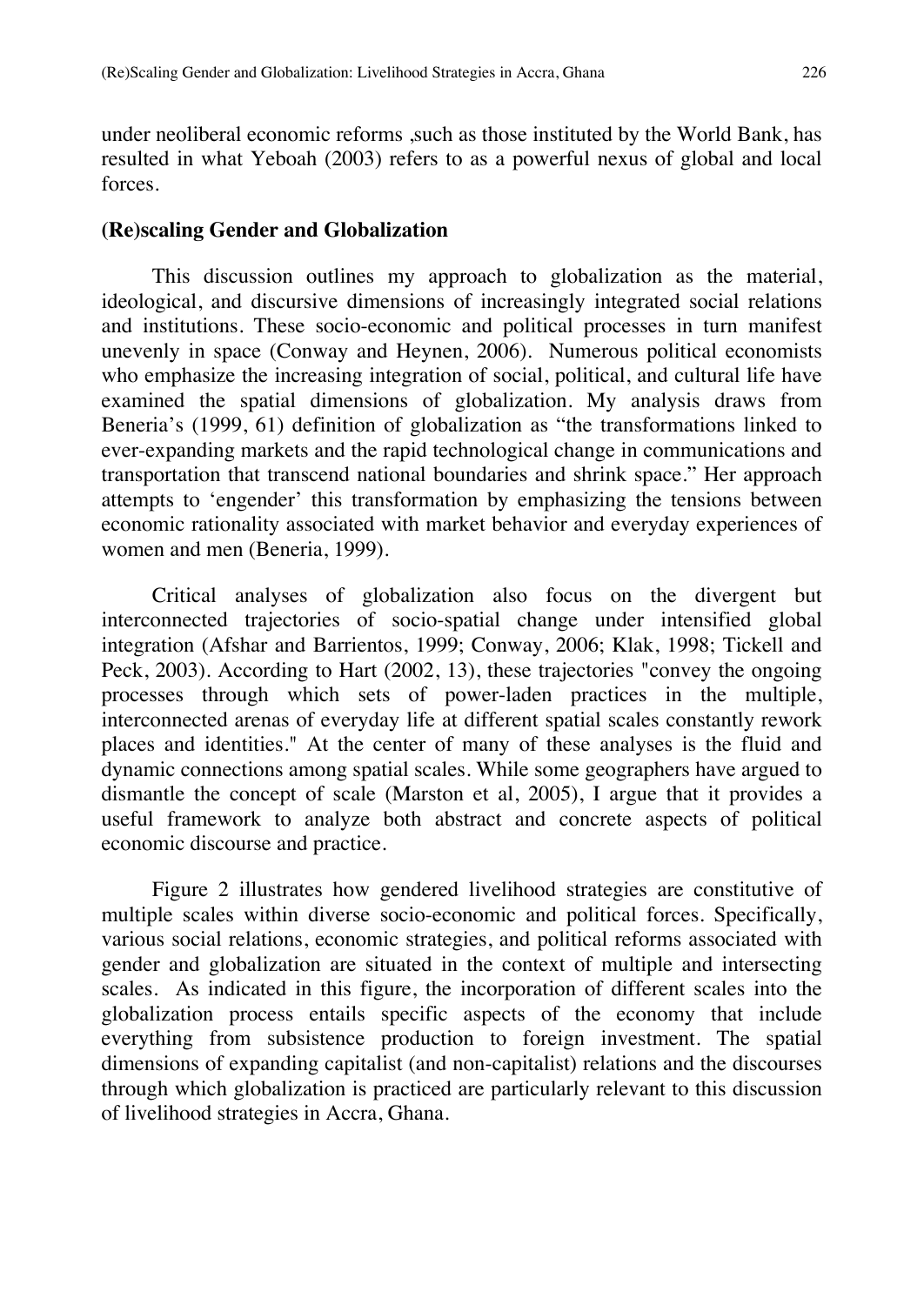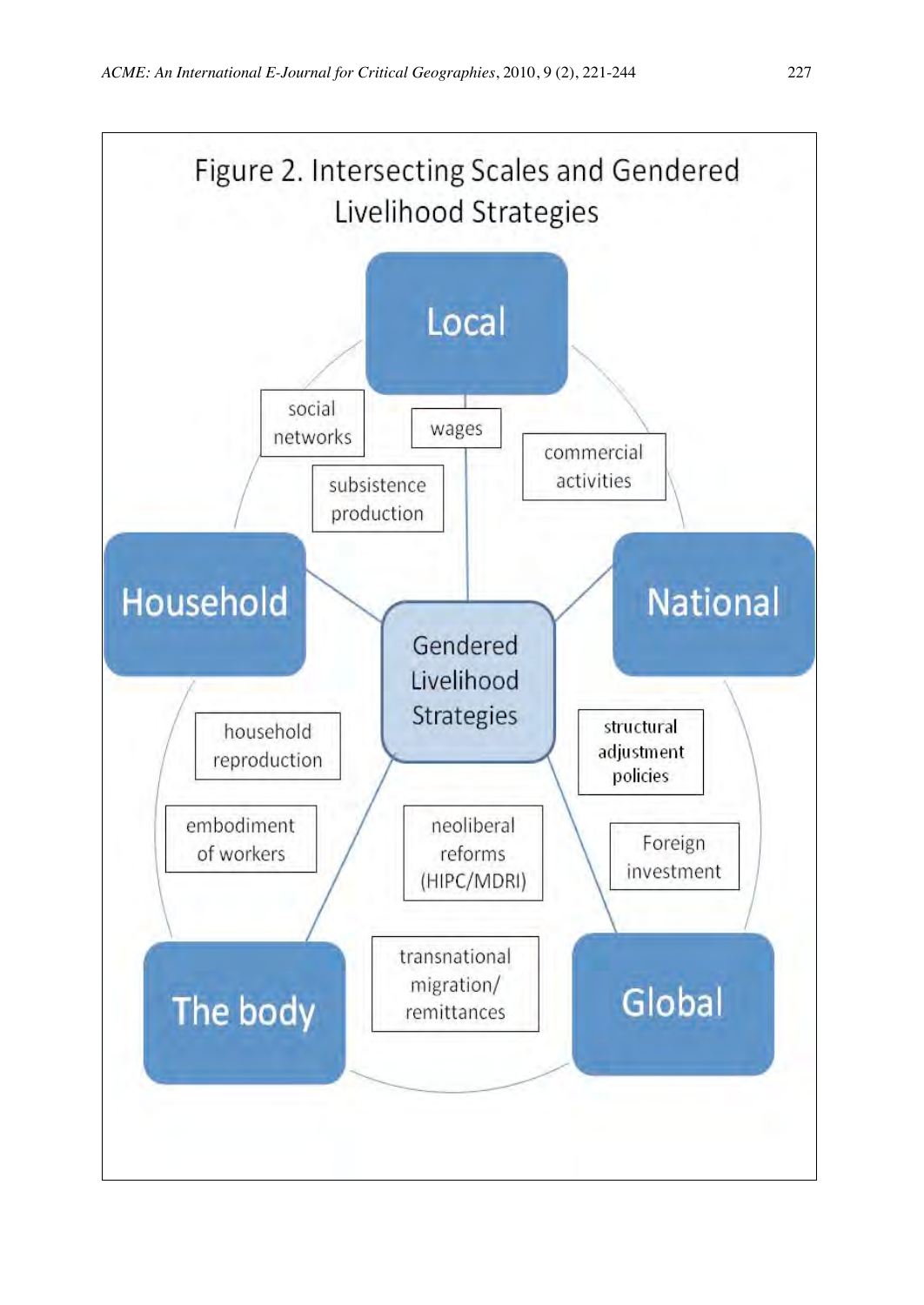Contemporary globalization is often associated with neoliberalism, or the emphasis of economic development on privatization, austerity measures, and freemarket forces (Ferguson, 2006; Klak, 1998; Tickell and Peck, 2003; Larner, 2000). Analyses of neoliberalism have been extensively discussed in critical human geography as both outcomes and processes of state and market regulation. Much of the emphasis in this literature is on the multiple practices and discourses that are linked to inequality and uneven development. In their discussion of neoliberalism, for example, Tickell and Peck (2003, 170) refer to its "uneven ascendancy that draws attention both to its historically/geographically differentiated nature and to its complex evolution in response to internal and external pressures…within which deep contradictions and systemic vulnerabilities coexist." Furthermore, the prominence of neoliberal policies in the global economy is linked to the growth of multinational corporations as well as the influence of the World Bank, International Monetary Fund (IMF), and in recent decades the World Trade Organization (WTO) (Peet, 2003). Through their involvement in foreign aid, investment, and trade regulation, these global institutions increasingly shape the operation of the state and market forces in developing countries.

In addition, neoliberal approaches often define economic globalization in a way that emphasizes the hegemonic status of global institutions, and present places and regions as lower in status and homogenous. Ohmae (1995), for example, refers to an interlinked capitalist economy with the free flow of capital, people, goods, services, and information. He prioritizes globalization by arguing that international organizations and structures override national governments. This perspective also dismisses geographical variation or diversity among places. Finally, neoliberal proponents emphasize the positive aspects of globalization in reducing economic inequalities and expanding opportunities for consumption in the global South.

Critical scholarship and resistance to neoliberal models of development have contributed to the rise of alternative discourses on globalization. These discourses are most notable in anti-globalization efforts and economic strategies that are based on opposition to the hegemonic nature of neoliberal economic restructuring (Conway, 2006; Kofman and Youngs, 2003). Critical analyses of scale challenge neoliberal discourses, which position the global scale as hegemonic and thus ignore the role of other scales in the global circuitry of capital and labor (Conway, 2006; Hart, 2002).

Feminist scholarship presents some of the strongest critiques of neoliberal globalization (Kofman and Youngs, 2003; Afshar and Barrientos, 1999; Rankin, 2001). One of feminism's major critiques is the argument that conventional analyses prioritize the global scale and disregard how individual, household, local, and national scales impact and are constitutive of global processes (Nagar et al., 2002; Roberts, 2004). Figure 2, for example, illustrates that the scale of the body is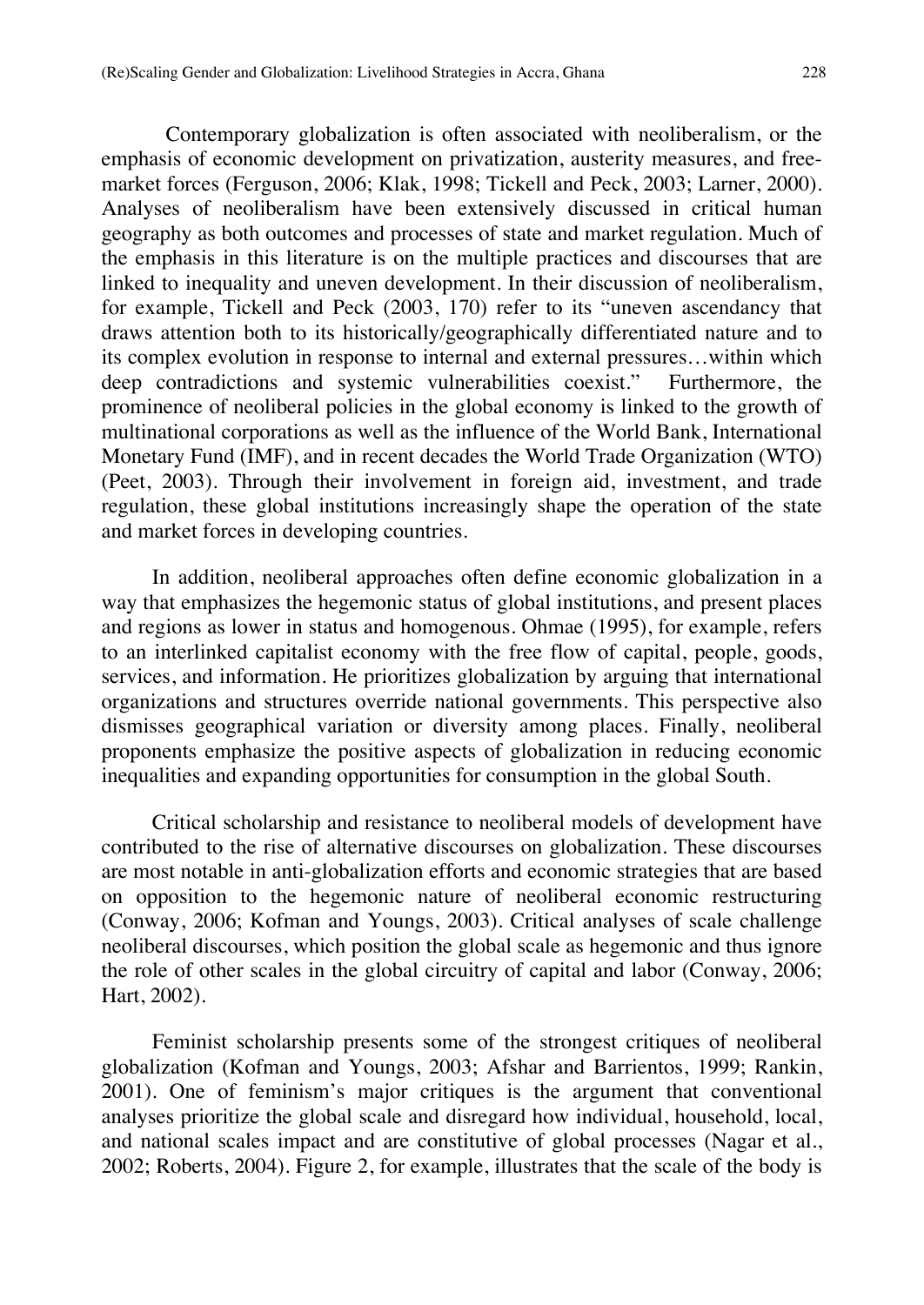both a material and a social construction that shapes the processes of capitalist production and consumption at various scales.

The dynamic nature of globalization highlights how different scales are interrelated. According to Marston (2000), scale is a socially constructed dimension of geography where the local is constructed in relation to the global. In this work she emphasizes social reproduction and consumption as central to theorizing scale. Activities taking place outside capitalist production include household tasks and maintenance of everyday life (Marston, 2000). Critiques of hegemonic discourses of capitalist production thus reinforce this notion of scale as nonhierarchical and fluid (Katz, 2001; Gibson-Graham, 1996). Instead of a topdown and rigid construction of how different scales relate, feminism and other critical perspectives see them as unbounded and interconnected (Massey, 2004).

Challenges to the dichotomous binaries surrounding global/local discourses parallel feminism's critique of other binaries, which are constructed in conventional analyses, such as masculine/feminine, production/reproduction, and culture/nature (Freeman, 2001). Efforts to disrupt these often constraining binaries maintain that the separate and distinct nature of these processes and characteristics are unrealistic and essentialist (Roberts, 2004). For example, Freeman (2001) argues that the attempt to frame globalization as the local contained within the global has been constructed such that the global is masculine and the local is feminine. Her work advances a "framework in which cultural processes are themselves understood to be integrally local and global, mutually constitutive, and bound up in modes of gender at all levels" (Freeman 2001, 1012). My conceptualization of these intersecting processes draws from these feminist reconstructions of scale.

Feminist research on economic globalization and scale also examines the increasing employment of women in activities generated by the expansion of global production and trade (Pearson, 2000). In these contexts, women are situated in various levels of engagement with global and national processes of capital and labor (Afshar and Barrientos, 1999). Their gendered bodies and construction of social identities are often subject to exploitative and demeaning economic practices. Work by Wright (2006) emphasizes the contradictions embodied in the 'disposable third world woman'. This paradox, as she states, "despite her ineluctable demise, the disposable third world woman possesses certain traits that make her labor particularly valuable to global firms that require dexterous, patient, and attentive workers" (Wright, 2006, 3). Thus, in the global sphere women are both dispensable and essential to capitalist production. In the study area of Accra, the myth of the disposable woman is evident in exploitative economic activities. One example is the recent investment of a data processing company, Data Management Internationale, which employs mostly women to process New York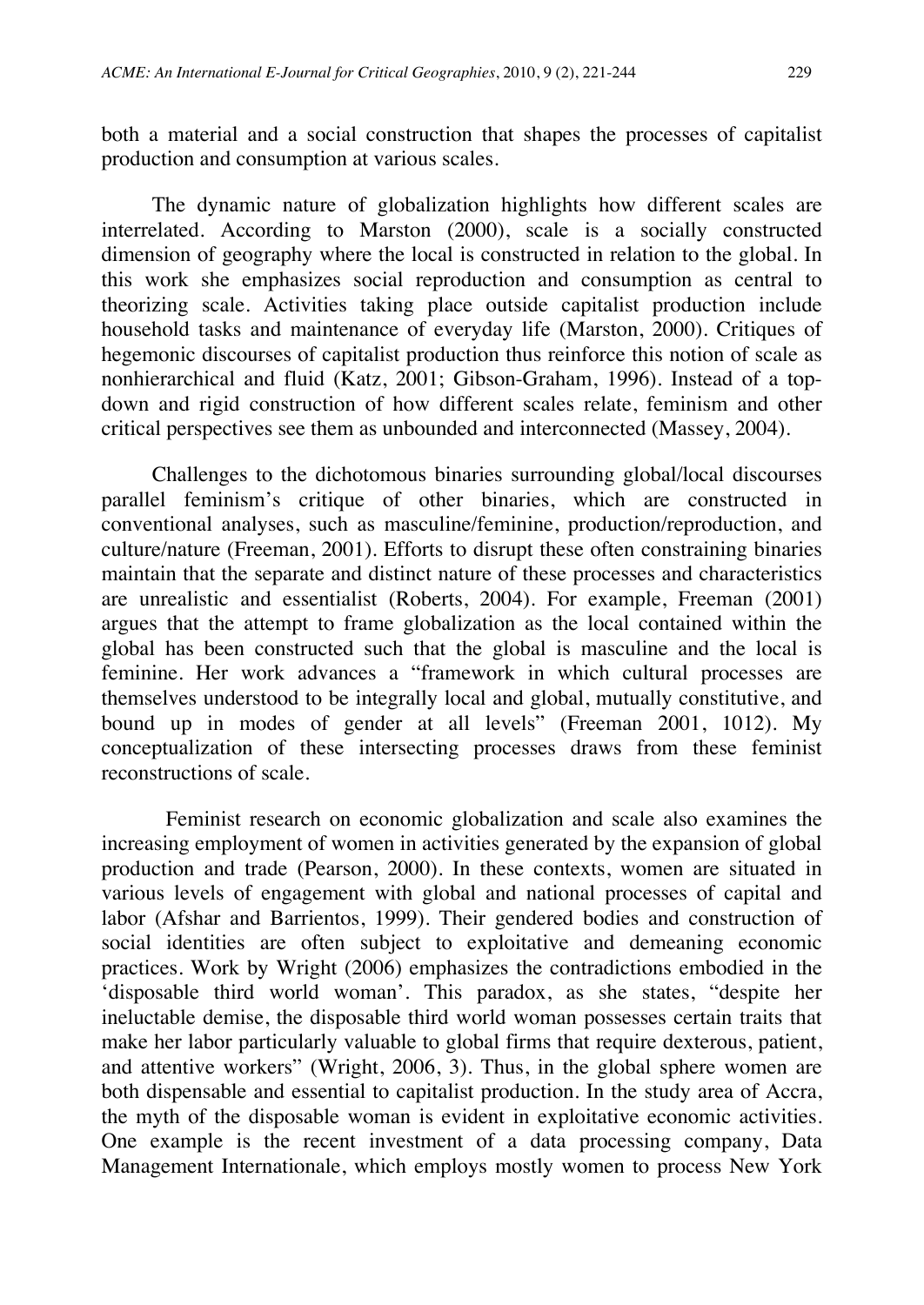City parking tickets in their office in Accra (Grant and Yankson, 2003). Many other foreign firms employ women in menial jobs with low pay.

Another example of the exploitative conditions women face in Accra's dynamic urban economy is the phenomenon of *kayayi*, or porters. Porters carry goods purchased by people from one location to another in urban markets (Opare, 2003). Women who work as *kayayi* are often migrants from poorer regions in northern Ghana. The physical and material practice of this activity is highly gendered, as access to equipment and tools differ greatly among men and women (Oberhauser and Yeboah, forthcoming). For example, women are more likely to carry their loads in containers on their heads, while men often use trolleys or wagons to transport goods (Figure 3). The different ways in which men and women use their bodies is embedded in gendered constructions of work and, in this case, the use of carts or other equipment to transport their goods. Women generally do not have access to the same equipment as men and consequently experience serious physical hardships in this occupation (Opare, 2003). These gender differences in the practice of urban livelihoods translate to increased vulnerability of women. Yeboah's (2008) work finds that many women are subject to injury, harassment, and even violence as they work and live on the streets or in crowded and unsanitary hostels. In the case of more restrictive economic reforms, the pattern of women migrating from the rural north to work as porters in urban areas in the south has become more common in recent decades (Awumbila and Ardayfio-Schandorf, 2008; Oberhauser and Yeboah, forthcoming). Thus the operation of global capitalism and economic reforms implemented in Ghana intersects with gendered economic livelihoods in ways that are grounded and situated in everyday life.





Figure 3. Female and Male Porters in Accra, Ghana (photo by Muriel Yeboah, 2005)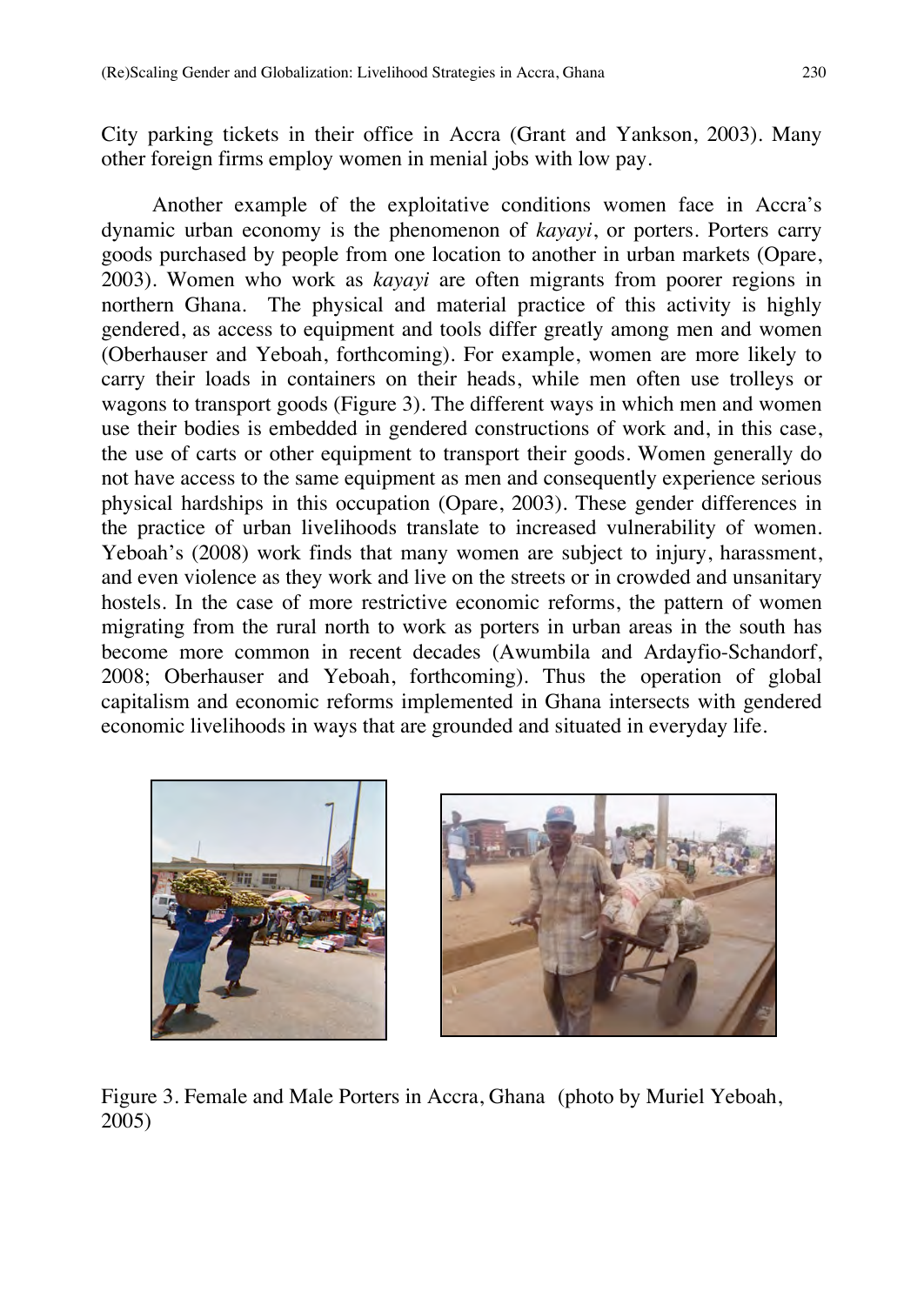#### **Globalization and Diverse Economic Strategies**

This section critically examines the impact of globalization by focusing on economic strategies at the local and household levels. As outlined above, feminists have long called for a shift from the macro-level focus of economic globalization literature to analyses of micro-level processes and especially household and community economic activities (Beneria, 2003; Afshar and Barrientos, 1999; Freeman, 2001; Katz, 2001). As households in the global South become increasingly dependent on multiple and diverse means of income generation, work in the informal sector, unpaid labor, and barter exchange play a crucial role in livelihood strategies. This trend towards alternative economic activities is partly driven by women's marginalization from formal production (Rakodi and Lloyd-Jones, 2002).

Feminists argue that social relations within places such as the household and community are an important aspect of these multiple and diverse economic strategies. Gender relations at the household level, for example, affect expenditure patterns and access to resources. Moreover, studies show that women are disproportionately responsible for reproductive and domestic labor (Beneria, 2003; Pearson, 2000). In an extensive review of shared household labor in developing regions, Elson (1995) concludes that women work longer hours than men when both unpaid domestic labor and paid work are considered. Given this imbalance, women are more likely than men to participate in informal-sector activities and other forms of income generation that allow them the flexibility to engage in both reproductive and productive work.

Recent literature on alternative economic strategies provides a critical perspective on the hegemonic role of global capitalism. As discussed above, Gibson-Graham (1996) approaches globalization through a framework that recognizes an anti-capitalist economy, in which alternative economic activities often lie outside the parameters and regulations of capitalism. These strategies, however, often present contradictory challenges and opportunities for people. Informal, barter-exchange, and household-based strategies, for example, may expand income-generating possibilities, but they also increase vulnerability to failure or exposure to economic downturns. Beneria (2003, 110) states that informal-sector activities focused on survival "tend to represent the most precarious forms of self-employment with weak or no links to the more formal processes and without possibilities for capital accumulation. These are, in fact, the most visible activities in the urban landscapes of Third World cities." Studies such as these have been widely cited as enhancing the scope of critical political economy by providing an alternative theory and practice in studies of globalization and development.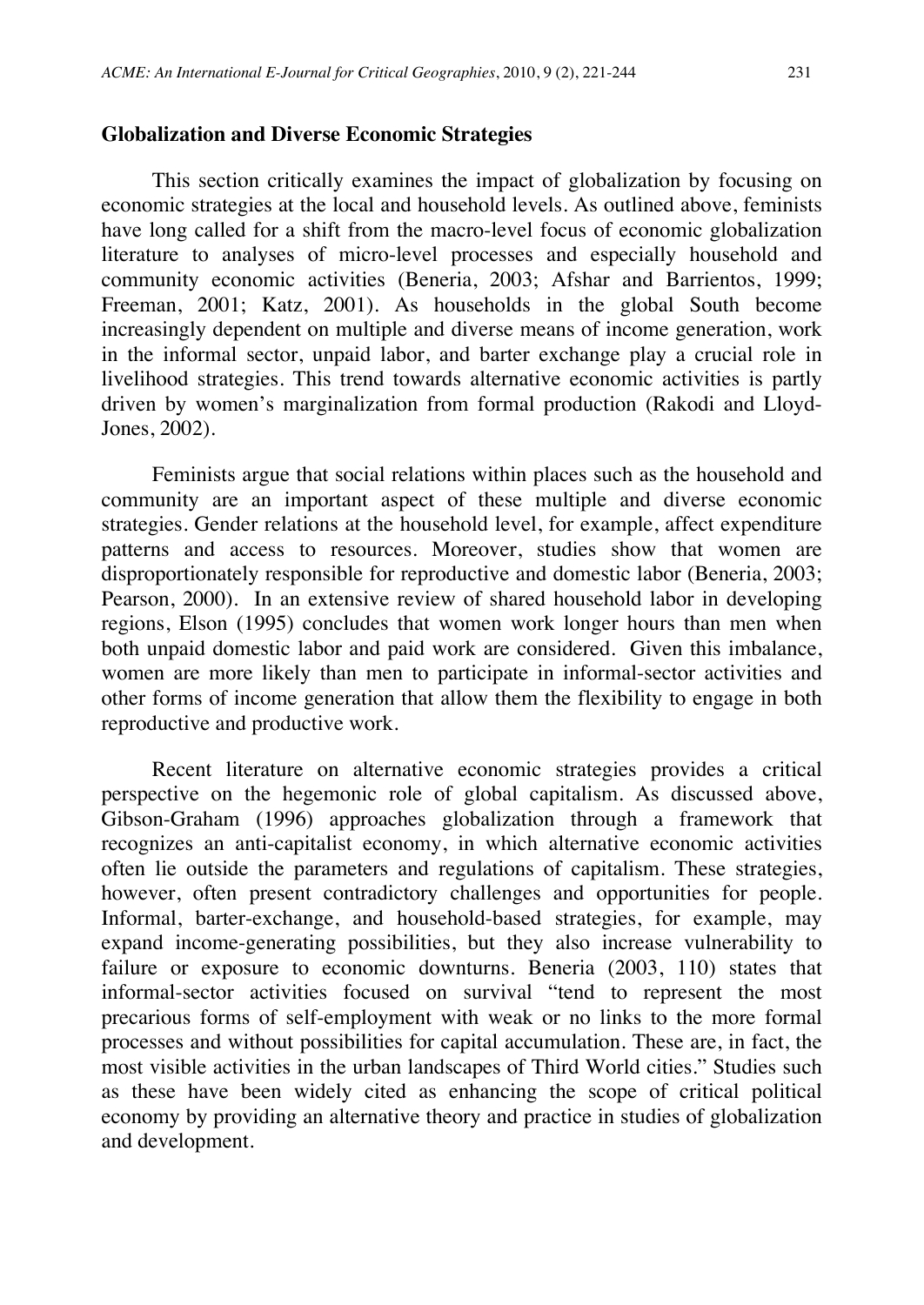Neoliberal reforms and structural adjustment also contribute to households' increasing engagement in multiple and diverse economic activities (Francis, 2000; Pyle and Ward, 2003). Cutbacks in government-provided services are one area that augments economic and social burdens on households in developing regions (Roberts, 2004; Steans, 2003). In particular, neoliberal economic reforms are intended to decrease public spending on social services as a means of reducing government debt (Beneria, 1999). For example, the IMF-imposed Structural Adjustment Programs in Ghana have reduced state spending on health care, education, and other public services (Grant and Nijman, 2004; Konadu-Agyemang, 2000). This, in turn, has lead to situations where households increasingly bear the cost of basic health care and education (Oberhauser and Hanson, 2008; Yeboah, 2003). In some cases, user fees for hospitals or health clinics, which were previously provided by the state, are now charged to individual users. The extent and proportion of these increased service fees have recently changed, however, with shifts in education funding. For example, reduced costs for extra-curricular activities decreases the pressure on households to provide educational funds (Thompson and Casely-Hayford, 2008). As a result of this capitation grant, primary school enrolments increased from 2005 to 2006. Many argue, however, that the quality of education declined as the number of teachers and supporting material lagged.

Overall, the added cost of basic social services has significantly increased financial burdens for people, especially those living in low-income households. These cutbacks disproportionately affect women, who often assume primary responsibility for the healthcare and education of families (Beneria, 2003). Feminist research thus expands analyses of how gender relations in the household and community are linked to shifting and expanded economic strategies under neoliberal globalization.

The importance of multiple economic activities within poor as well as middle-class households is illustrated by Owusu's (2007) work on livelihoods in urban Africa. He argues that these strategies are instrumental in ensuring survival as well as in accumulating resources for the not-so-poor segment of the population. The focus of his work is on multiple modes of livelihoods within urban areas, especially in the context of macro-economic changes across Africa. This approach has implications for integrating both gender and generational perspectives on livelihoods, as skills, training, and opportunities vary among diverse social groups. According to Owusu (2007, 453), "the nature of the activities of the household members depends on their access to resources, skills, and socioeconomic status (particularly gender and age)." His analysis of private- and public-sector employees as well as private entrepreneurs also highlights the effect of neoliberal reforms on economic strategies of people in the formal sector. In many cases, once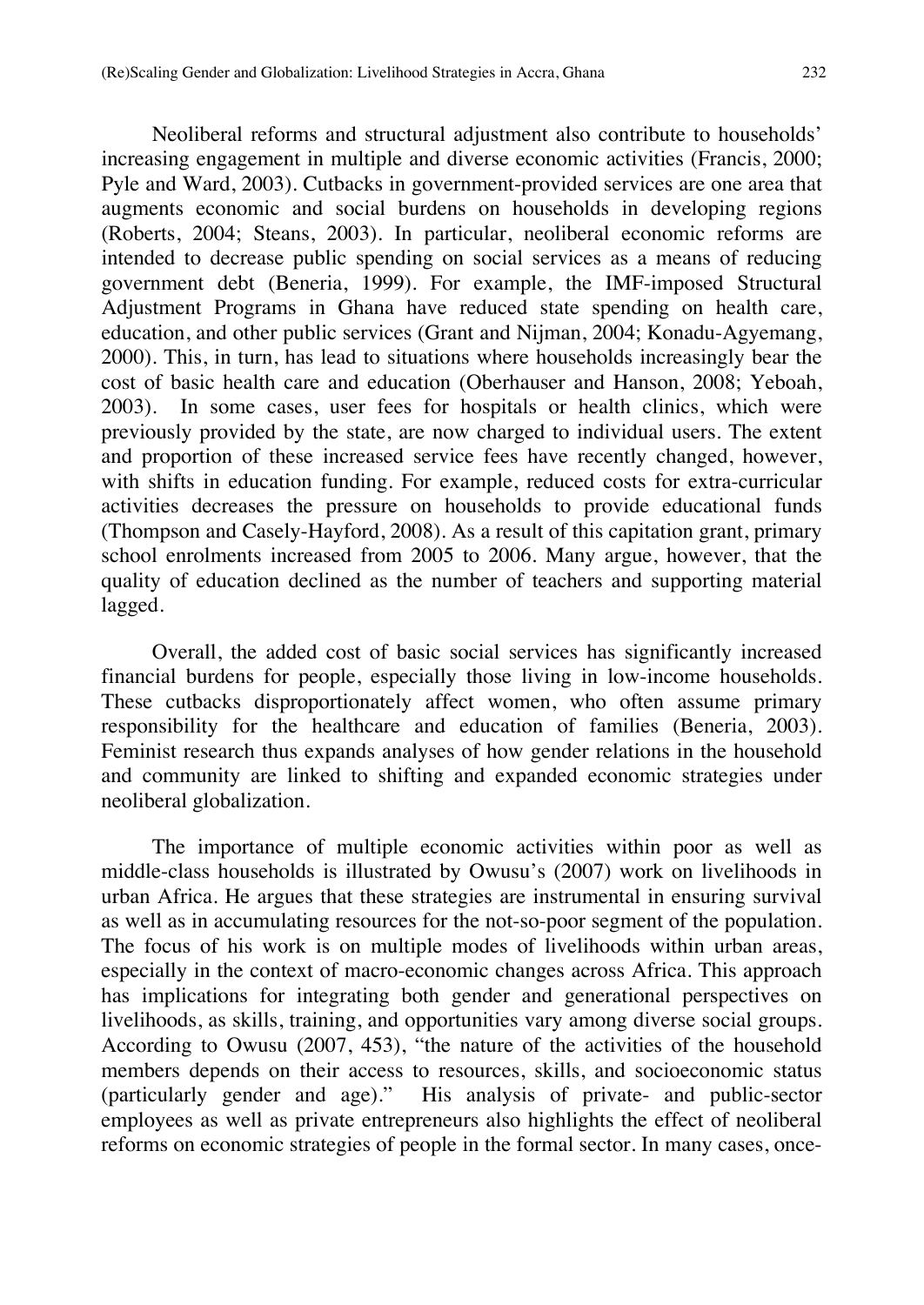salaried workers with secure jobs have become 'marginal workers' who engage in the informal sector to increase their income-earning opportunities.

Additionally, feminist analyses of globalization and diverse economic strategies examine how gendered social networks relate to these economic activities (Hanson, 2005; Oberhauser and Pratt, 2004). Gender plays an important role, for example, in establishing and maintaining social networks among family, friends, and neighbors that in turn affect employment and economic activities (Rakodi and Lloyd-Jones, 2002). In some cases, these networks further the segregation of women into low-paying and menial jobs because of the women's specific and sometimes limited contacts. In contrast, social networks often enhance men's access to higher-paying and more secure jobs through the men's well-placed contacts. Hanson's (2005) research in Ghana explores how networks are used to access resources and obtain space for selling goods or providing services. Through a study of urban Ghanaians engaged in home-based microeconomic activities, he analyzes "how such individuals employ their social relations as assets to guard against and alleviate socioeconomic vulnerability resulting from a changing macroeconomic landscape" (Hanson, 2005, 1292). Thus multiple and diverse livelihoods that involve individuals, households, and communities highlight the complexity of economic strategies in the context of globalization.

#### **Unequal Power Relations and Globalization**

This analysis also demonstrates how gender as well as other social axes of power play an important yet often overlooked role in social networks. The effect of unequal power relations on livelihood strategies is important to analyses of gender and globalization. Many scholars argue that globalization has contributed to women's economic marginalization and unequal access to resources and assets in the workplace as well as the domestic sphere, especially in developing regions (Afshar and Barrientos, 1999; Beneria, 2003). The construction of these unequal power relations is connected to processes of globalization that influence people's ability to gain or improve their socio-economic status. As Staeheli and Kofman (2004, 6) state, "power is often conceptualized in terms of the capacity to control or shape an event, person, or process… Power also...is an attribute or a possession associated with particular institutional roles." Thus power extends beyond individual actions or behavior and is embedded in social constructions and institutions of society.

These formulations of gender and power inform this analysis by underscoring how control is exerted over local economic activities within the context of neoliberal globalization. As mentioned above, global institutions such as the IMF or World Bank are instrumental in constructing discourses of power relations, which in turn shape capitalist markets, investment decisions, consumption patterns,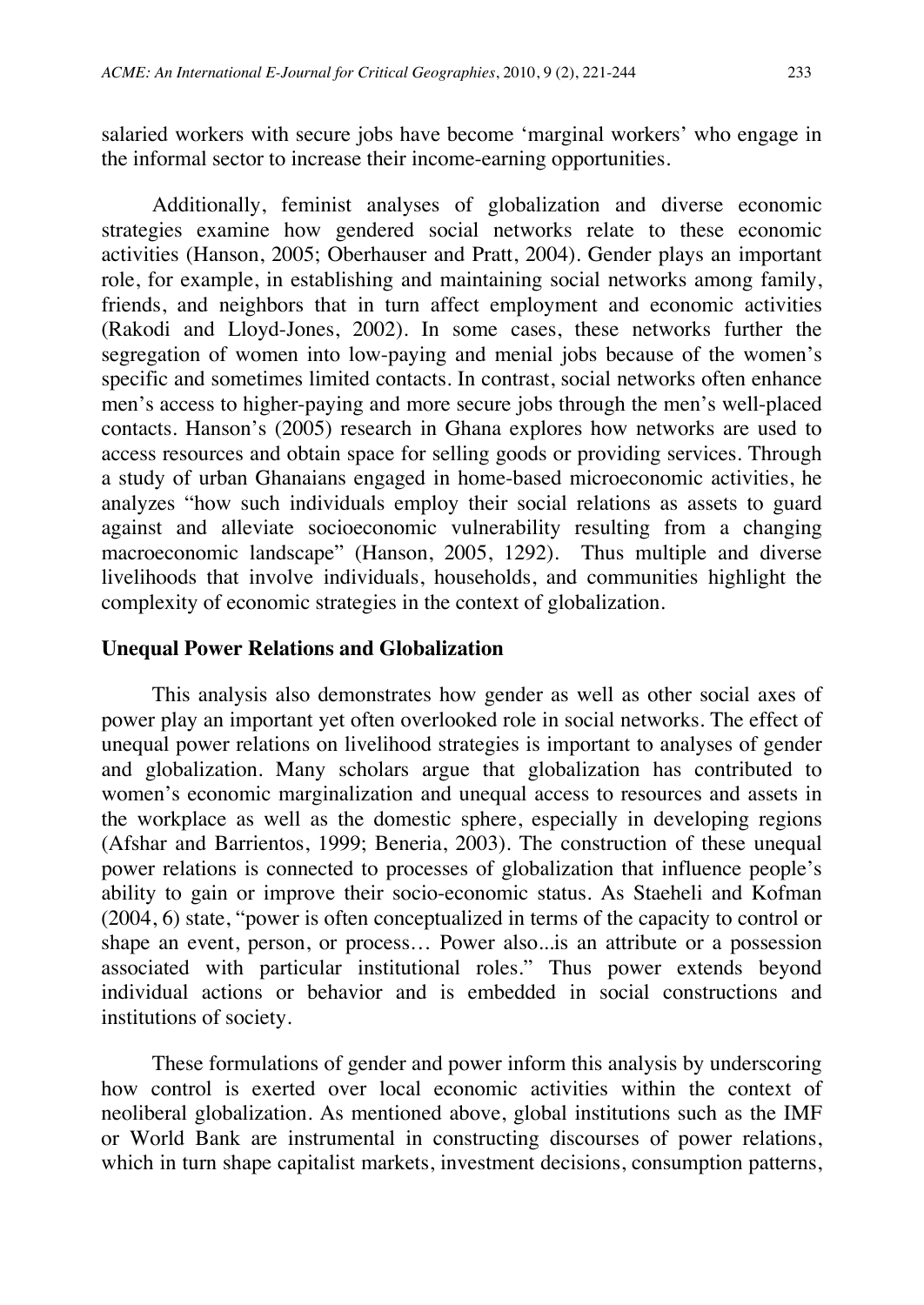and labor relations (Peet, 2003). At the local scale, Carr (2008a) documents how adaptation to shifts in society, environment, and economy influence power relations in rural Ghanaian households. His work shows that decisions to limit women's production negatively affect livelihood strategies, with often long-term impacts on the overall welfare of households. Likewise, men's ability to control women's incomes in these rural households highlights the unequal power relations, whereby women take on disproportionate responsibility for school fees and children's clothing (Carr, 2008a). These processes reside in specific gender roles and the need to conserve men's authority over their households.

Feminist approaches to inequality and power also theorize how the social construction of difference and identity develop along different social axes such as race, gender, class, stage in life course, ethnicity, and sexuality. Some scholars argue that these social characteristics are limited, and thus critical feminist perspectives on power should instead focus on ways in which multiple identities and differences interact (Staeheli and Kofman, 2004). Like gender, social differences concerning race and ethnicity are ideological constructs that are "chosen according to social and cultural criteria in special material circumstances" (Kobayashi and Peake, 1994, 234). Overall, feminist studies have profoundly altered our understanding of different constellations of power in different settings and at different scales (Freeman, 2001).

Postcolonial feminists analyze ideological and material constructs of unequal power relations by engaging in an historical and social critique of hegemonic discourses of colonialism (Alexander and Mohanty, 1997). This approach is helpful in understanding the intersection of globalization and local livelihoods in the study area of Accra, Ghana. In particular, postcolonial feminism challenges the privileging of white, European, and masculine identities and the subordination of the 'Other'. This construction of dominant social identities creates a hierarchical system that excludes certain groups of people from access to resources and economic opportunity. Furthermore, postcolonial feminism dispels the notion of a homogenous woman by revealing the complexity of how power is played out in discursively and materially produced practices of difference (Nagar et al., 2002). These perspectives on socio-spatial processes in the global South have greatly expanded our understanding of the intersection of gender and other social categories that challenge hegemonic binaries in neoliberal discourses of globalization.

In Ghana and other developing countries, women continue to be subjects of discipline or control by advanced capitalism and the postcolonial state. For example, women are disciplined and face subordination as sex workers (Beneria, 2003), as laborers in global corporations (Freeman, 2001), as porters in urban markets (Opare, 2003) and as wives and mothers (Alexander and Mohanty, 1997).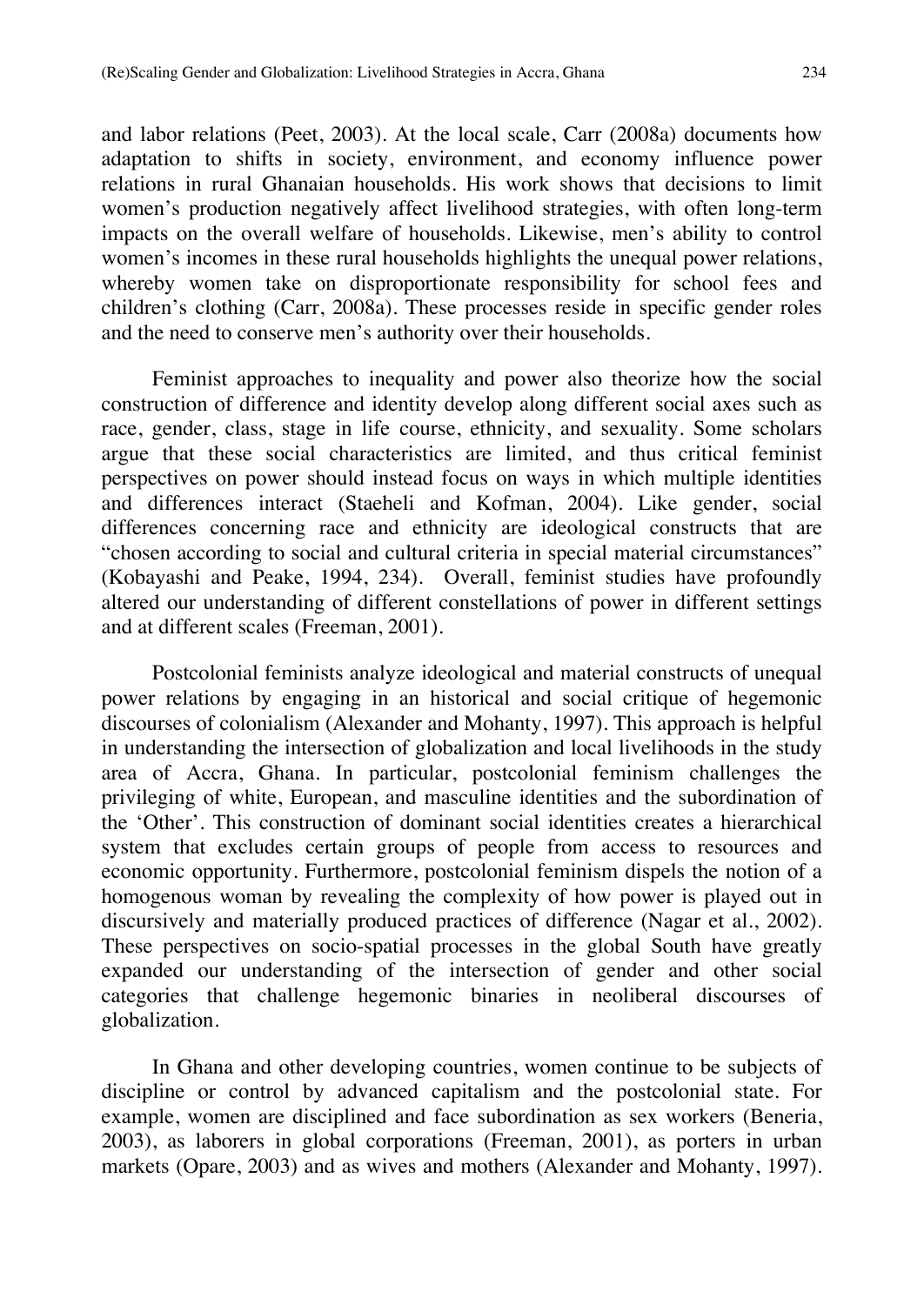Feminism offers diverse positions on gender inequality as it relates to these aspects of globalization. Some feminists claim that expanded opportunities and access to economic activities under globalization improve gender equality (Rakowski, 2000). According to this argument, women have increased roles in household and community economic livelihoods as men's ability to support households has declined (Marchand and Runyan, 2000). These shifting roles have contributed to greater decision-making among women, as well as expanding their control over resources.

In contrast, some scholars argue that the power relations associated with globalization are inherently biased against women and thus create further social and economic disparities. "Data show that women's poverty has increased relative to men's, their health and nutrition have declined, and the number of womenheaded households has risen" (Rakowski, 2000, 116). Thus, although globalization and economic reforms have expanded women's participation in formal production, such as employment in international corporations, this participation often increases their vulnerability to exploitative conditions and oppressive subjectivities (Pyle and Ward, 2003). Examples from sub-Saharan Africa include research in Ghana that reveals growing poverty rates among women, as economic reforms put additional burdens on households to provide health-related care and survive (Yeboah, 2003). Most agree that globalization both expands opportunities and negatively impacts women (Afshar and Barrientos, 1999). In some cases restructuring is economically beneficial to women, while in other instances women face intense discrimination and increased economic hardship. These outcomes often depend on the spatial context, cultural dynamics, and power relations embedded in specific societies.

#### **Feminist Strategies of Resistance to Globalization**

This section focuses on the mobilization of individuals and communities against neoliberal globalization in ways that reframe our understanding of the link between local strategies and global processes. Feminism contributes to these perspectives through its critical engagement with resistance and activism as a means of challenging and altering hegemonic discourses of power and marginalization. Recent feminist scholarship demonstrates that globalization has both hindered and bolstered opportunities for resistance and mobilization among those negatively affected by this process (Harcourt and Escobar, 2005; Rakowski, 2000; Sassen, 2002). This work has reframed the 'hegemonic' discourse of global capitalism to focus on action and resistance to unequal power relations that involve alternative economic activities as well as social and political empowerment. Antihegemonic discourses of economic development often shift the analytical focus of economic strategies to locally-based acts in a way that also constructs them as forms of resistance and empowerment (Gibson-Graham, 1996). In various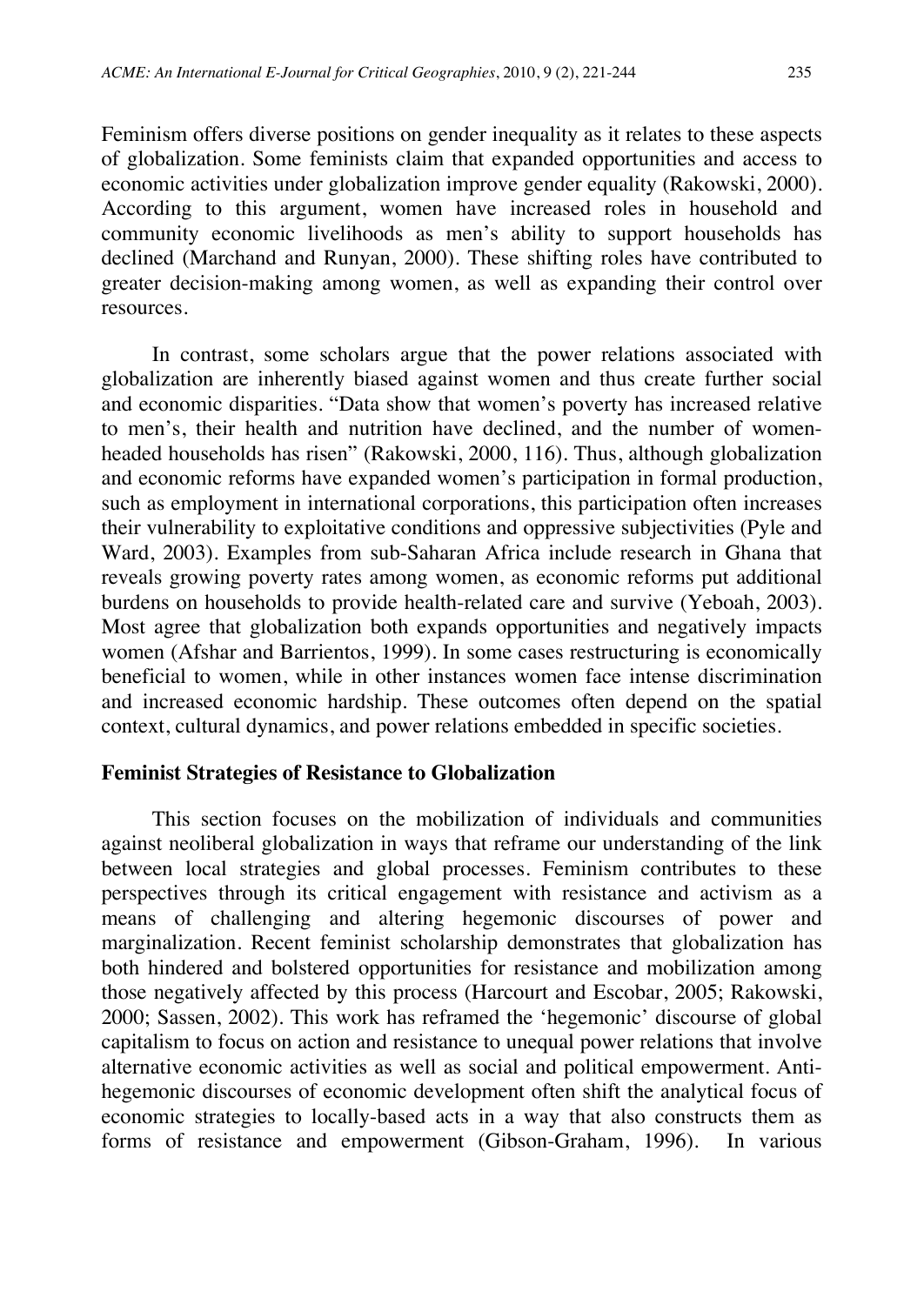geographic contexts and through diverse struggles women play an important role in transforming and redefining this discourse.

Economic strategies are critical to and at the heart of women's empowerment. Engaging in diverse economic activities as a means of increasing contributions to household income has been shown to significantly shift power dynamics in households and communities. According to Afshar and Barrientos (1999, 5-6), "Increasing household dependence on female income-earning capacity helps to raise the status of women, giving them the potential for greater independence and empowerment."

Globalization also provides the context for spaces of resistance in the economic realm, which in turn reconstitutes the playing field for capital. Feminism has contributed greatly to analyses of social movements and community action in the context of globalization through an emphasis on collective strategies, individual acts of resistance, and progressive possibilities for economic transformation (Marchand and Runyan, 2000; Nagar et al., 2002; Roberts, 2004). These efforts are reframed as creative means of (re)constructing the economic landscape where women especially are not passive victims, but active agents in economic strategies.

As outlined above, neoliberal reforms in countries such as Ghana have cut services, imposed taxes, or instituted fees that in turn have contributed to the development of individual and community economic strategies. Collective strategies often take the form of producer groups or microfinance programs that may lead to economic empowerment and resistance to marginalization (McCusker and Oberhauser, 2006; Oberhauser and Pratt, 2008; Hanson, 2005; Whitehead, 2002). Collective action also entails matters of concern that go beyond income generation to strategies concerning child-care, domestic violence, education, and other quality-of-life issues. Research on social networks, for example, has demonstrated how local forms of association can help alleviate poverty in many developing contexts (Afshar and Barrientos, 1999). Indeed, development agencies have utilized this collective mobilization of social capital and community activities to implement microfinance programs (Pyle and Ward, 2003).

Livelihood strategies among community groups and individuals in Ghana represent a shift in discursive hegemonic forms of globalization to a more local and alternative model of economic activity. In the case of the community groups in Accra, women participate in various types of income-generating activities, such as collective efforts to produce and sell food products, clothing, hair care, and other goods or services (Oberhauser and Hanson, 2008). The gendered nature of these groups, the types of activities, and general opposition to the marginalization brought about by neoliberal economic reforms partly generates the context within which these activities are situated. This mobilization and resistance, in turn,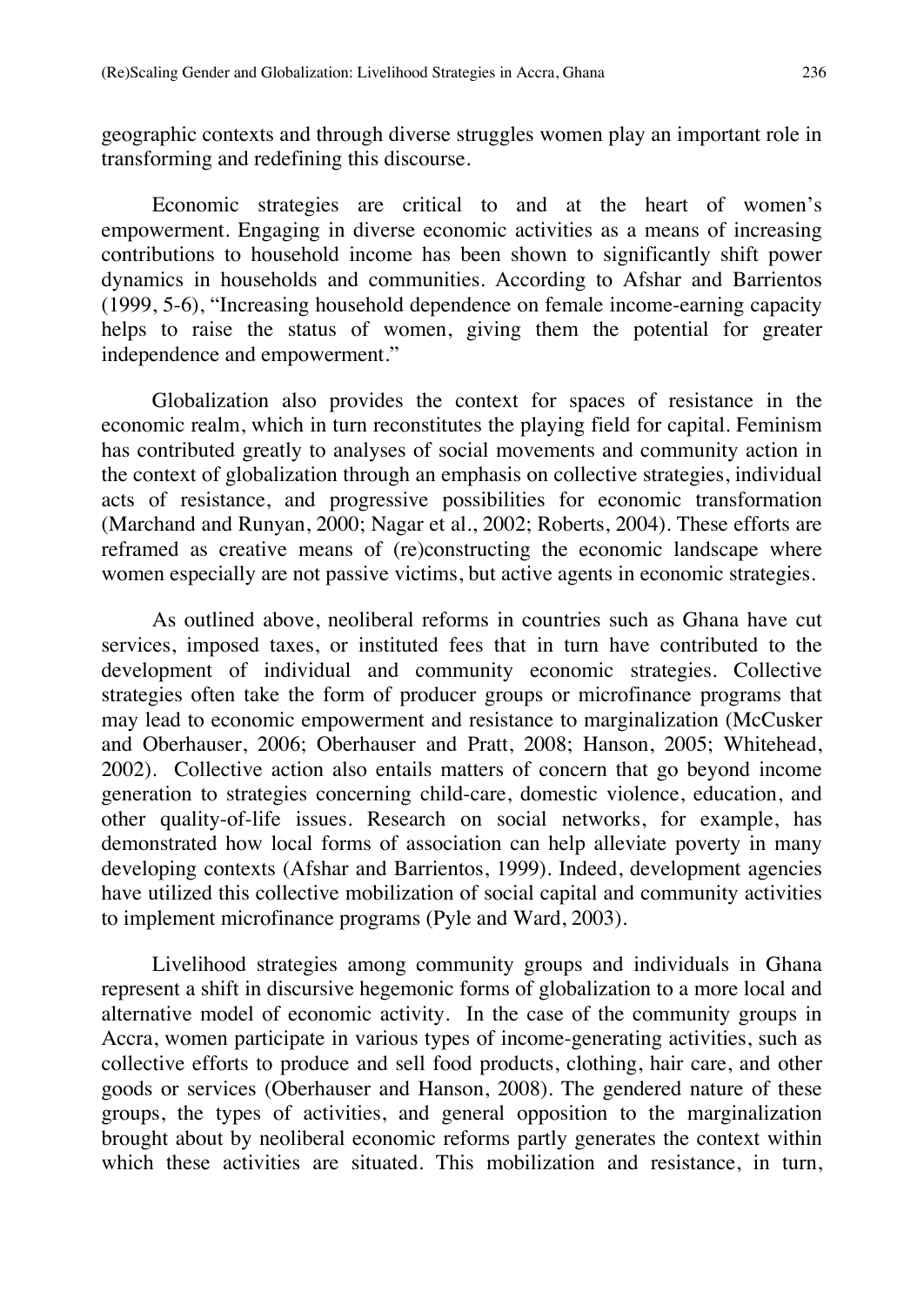contributes to autonomy, independence, capacity-building, and most importantly collective actions that link the multiple dimensions of production, reproduction, and social networks (Rakowski, 2000).

Other examples of resistance involve mobilization against patriarchal power relations that position men as the primary decision-maker in terms of household income, resources, and expenditures (Bassett, 2002; Carr, 2008b). Despite this inherently unequal access to material resources, women undertake collective or individual resistance to offset the negative effects of this situation. For example, Carr (2008b) found that women engage in more subsistence-based agricultural work to provide for the household needs first and foremost. While women do not completely accept this, they find ways to "retaliate by refusing to cook or clean for their husband, or even refuse to have sex with them" (Carr, 2008b, 696). These acts of everyday resistance not only show that women are aware of household inequalities in decision-making and access to resources, but they act in ways that produce barriers to social cohesion within households.

Opportunities for women that accompany globalization also stem from migration and specifically the remittances sent from family and friends living abroad. These private sources of income have become more accessible with increasing connections to family and friends living overseas. Wong's (2006) research highlights how remittances link people who are spatially and socially connected in ways that reinforce gender roles, power dynamics, and household relations. Her analysis of the social dimensions of remittances in transnational families demonstrates that women engaged in these activities continue to fulfill gender obligations, such as the reproduction of families and households, yet their income-generating options have expanded.

A common form of resistance in gendered economic strategies is the materialization of shifting social relations that disrupt the traditional dynamics of male dominance and exploitation of women. With this shift, women are redefining their roles under economic globalization, partly through alternative discourses of power and social identity, but also through material processes of production and economic strategies. For example, globalization affects livelihood strategies among people in urban Ghana (Oberhauser and Hanson, 2008; Owusu, 2007). Their ability to adapt to these economic forces often depends on intersecting social axes of power such as class, ethnicity, gender, and stage in the life course. In many cases, these urban residents are left to negotiate the dominant constructions of access to resources and assets, yet succeed in contributing to household income and raising their status in the household and community. Thus, mobilization against oppressive and marginalizing forces of neoliberal globalization takes many forms. This analysis demonstrates how gender relations and identities are instrumental in defining and initiating these projects. By unpacking and reframing the hegemonic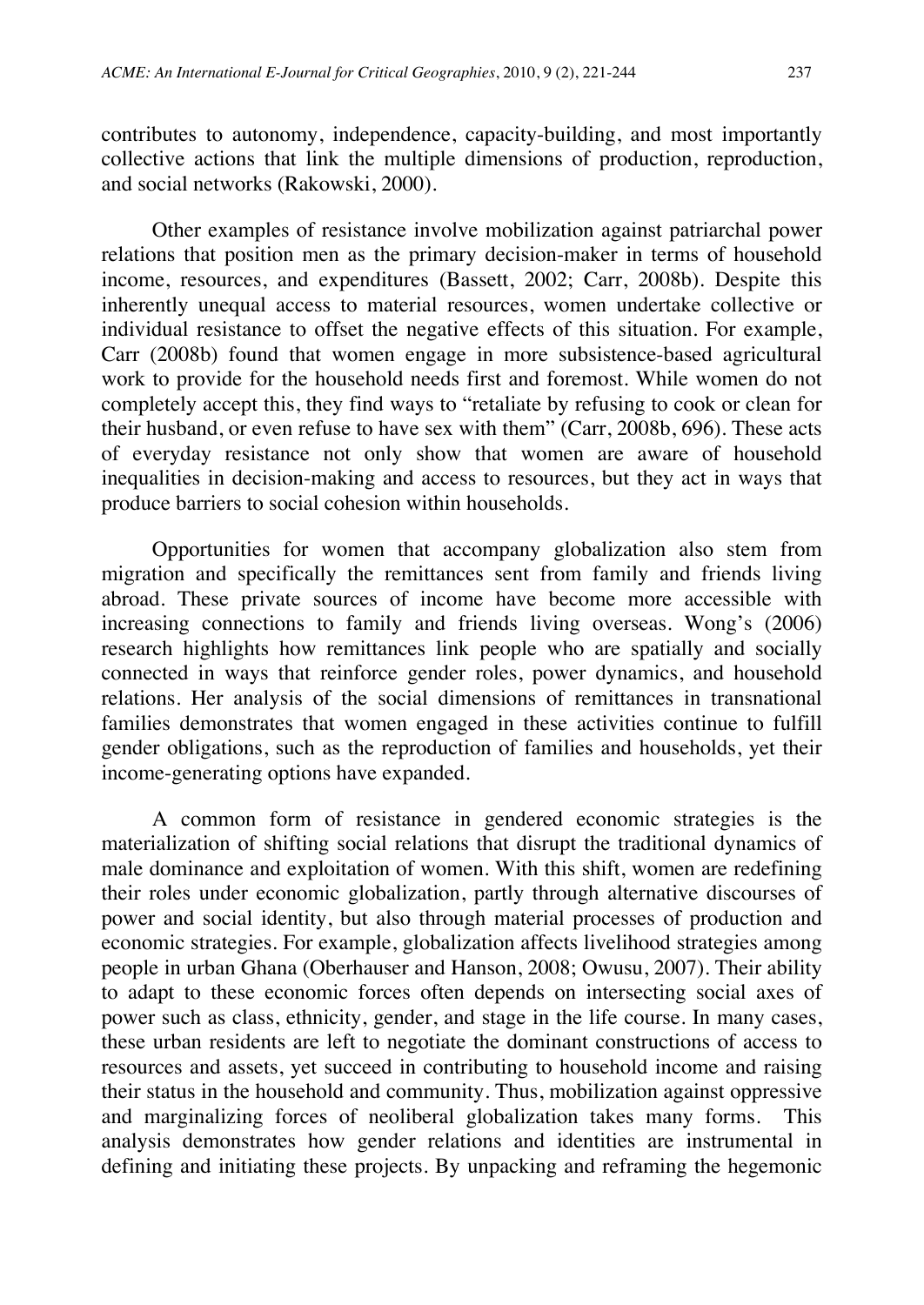discourse of neoliberal globalization, one provides opportunities to advance community livelihoods and raise the status of economically marginalized people in society.

#### **Conclusion**

Feminist scholarship analyzes the integration of globalization and local livelihood strategies by engaging with a multitude of different material and discursive aspects of contemporary socio-economic processes. This paper focuses on four areas in which feminism contributes to critical analyses of neoliberal globalization. These areas are the (re)construction of scale, participation in alternative or nonmarket economic activities, unequal power relations, and mobilization against hegemonic forces of capitalism. The discussion relates these areas to economic strategies or livelihoods undertaken by women as forms of gendered practices.

This analysis draws from a range of scholarship in order to present a critical perspective on the unique and potentially progressive combination of globalization, gender, and economic strategies. As many feminist geographers have argued, much can be done to expand our engagement with and influence on socio-spatial analyses of contemporary globalization (Roberts, 2004; Nagar et al., 2002; Pyle and Ward, 2003). Gendered practices and social identities are critical in (re)framing the link between global economic discourse and everyday material and social practices.

Using examples from research conducted in Accra, Ghana, this paper argues that neoliberal reforms largely imposed by World Bank and IMF-led policies have greatly influenced the economic strategies of individuals and households. Moreover, gender relations play an important role in these strategies in the specific context of household incomes, divisions of labor, and patterns of expenditure. As outlined in Figure 2 and highlighted in the empirical discussion of this paper, informal work, unpaid labor, migration, subsistence production, and social reproduction are among the practices that are part of this local/global intersection.

While globalization has been constructed as a dominant and positive process by neoliberal thinking, many efforts have occurred to mobilize and engage in actions to empower groups and women marginalized by these same capitalist forces. In some cases, grassroots or non-governmental organizations have become part of the neoliberal discourse (Rankin, 2001). Efforts to essentially co-opt these groups have been criticized, because they often operate without significantly advancing women's position or changing the socio-spatial inequities within capitalism.

In other cases, however, resistance to globalization through collective action and mobilization at the local and global scales work to redefine and to challenge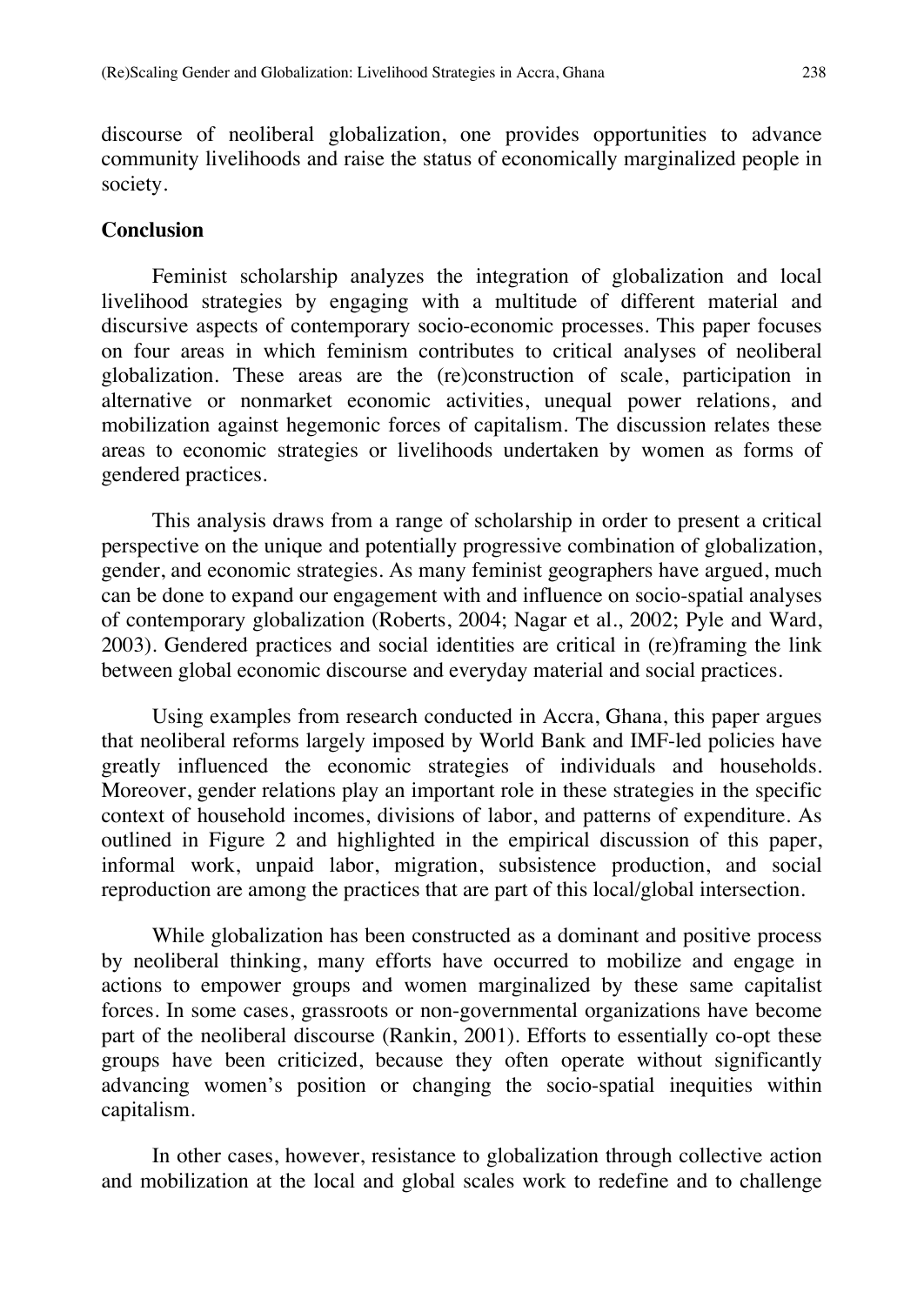the dominant tenets of neoliberalism. These social and economic 'spaces of resistance' open up opportunities to engage in truly alternative measures and frameworks. Feminist approaches have proven effective in these analyses by offering a critical insight and an activist tradition to remold livelihood strategies and relations of power. According to Nagar et al. (2002, 275), "feminist research…has provided grounded and contextual understandings of globalization by highlighting the ways in which gender—as a social category that is thoroughly interwoven with race, class, religion, and other axes of social difference—has been central to reworked forms of capitalism and to resistance." This paper emphasizes the economic aspects of resistance, because they inform the integration of global and local scales, the provision of alternative, nonmarket economic strategies, and the overcoming of unequal social and spatial power dynamics. The case study of Ghana shows multiple ways in which individuals and households have the capacity to counter the negative effects of neoliberal globalization through disrupting unequal power relations and engaging in multiple and alternative livelihoods. As analyzed above, these livelihoods are embedded in social axes of power that allow alternative discourses and have the potential to reverse inequities in access to resources and assets (Oberhauser and Hanson, 2008).

In sum, the basis for the feminist approach outlined here supports a critical engagement with economic strategies that lead to a collective means of resistance and change. These efforts are embedded in gendered social identities in ways that draw from household resources, utilize social networks, and reframe the marketbased parameters of economic production and exchange. Finally, alternative social and economic strategies present diverse prospects and challenges, as well as provide the basis for critical insights, questions, and analyses that push us towards a more political process of knowledge production.

#### **Acknowledgements**

I would like to thank the editor and reviewers Ed Carr, Kim England, and Alice Hovorak for their thoughtful feedback on previous versions of this paper. Kobena Hanson and Muriel Yeboah provided invaluable insight and support during this research on urban livelihoods in the study area of Accra, Ghana. Funding for this research was made possible by the Regional Research Institute at West Virginia University.

#### **References**

- Afshar, Haleh and Stephanie Barrientos (eds). 1999. *Women, Globalization and Fragmentation in the Developing World*. London: Macmillan Press.
- Alexander, M. Jacqui and Chandra Talpade Mohanty (eds). 1997. *Feminist Genealogies, Colonial Legacies, Democratic Futures*. New York: Routledge.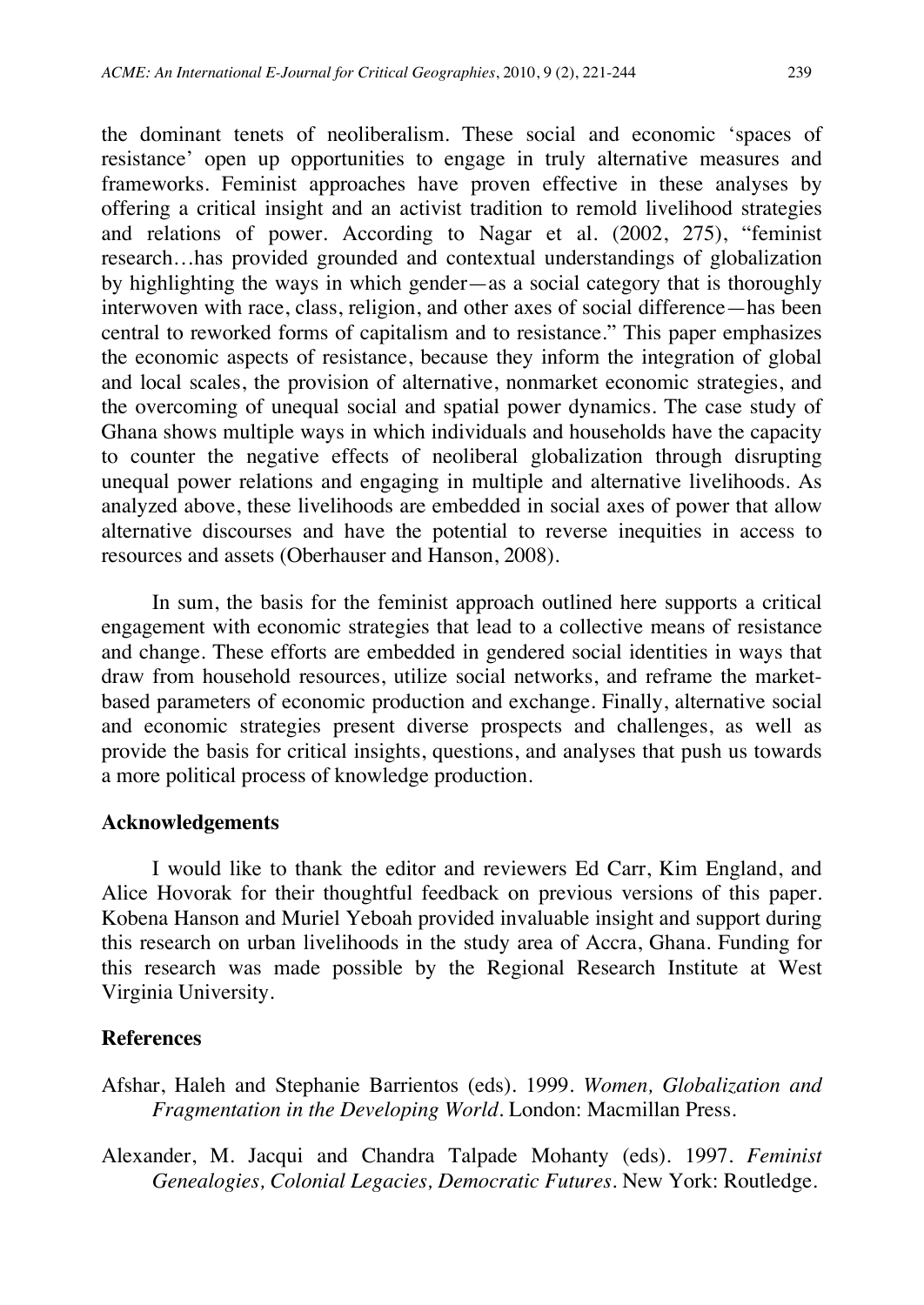- Awumbila, Mariama and Elizabeth Ardayfio-Schandorf . 2008. Gendered poverty, migration and livelihood strategies of female porters in Accra, Ghana. *Norwegian Journal of Geography*, 62, 171-79.
- Bassett, Thomas J. 2002. Women's cotton and the spaces of gender politics in Northern Cote d'Ivoire. *Gender, Place and Culture* 9(4), 351-70.
- Beneria, Lourdes. 2003. *Gender, Development and Globalization: Economics as if all People Mattered*. London: Routledge.
- Beneria, Lourdes. 1999. Globalization, gender, and the Davos Man. *Feminist Economics* 5(3), 61-84.
- Briggs, John and Ian E A Yeboah. 2001. Structural adjustment and the contemporary sub-Saharan African city. *Area* 33(1), 18-26.
- Bryceson, Deborah Fahy. 2002. Multiplex livelihoods in rural Africa: recasting the terms and conditions of gainful employment. *Journal of Modern African Studies* 40(1), 1-28.
- Carr, Edward R. 2008a. Between structure and agency: livelihoods and adaptation in Ghana's Central Region. *Global Environmental Change* 18, 689-99.
- Carr Edward R. 2008b. Men's crops and women's crops: The importance of gender to the understanding of agricultural and development outcomes in Ghana's central region. *World Development* 36(5), 900-15.
- Chant, Sylvia. 1998. Households, gender, and migration. *Environment and Urbanization* 10, 5-21.
- Conway, Dennis. 2006. Globalization from below: coordinating global resistance, alternative social forums, civil society and grassroots networks. In, Dennis Conway & Nik Heynen (eds.), *Globalization's Contradictions: Geographies of Discipline, Destruction and Transformation*. New York: Routledge, pp. 212-25.
- Conway, Dennis and Nik Heynen (eds). 2006. *Globalization's Contradictions: Geographies of Discipline, Destruction and Transformation*. New York: Routledge.
- Elson, Dianne. 1995. *Male Bias in the Development Process*. Manchester: Manchester University Press.
- Ferguson, James. 2006. *Global Shadows: Africa in the Neoliberal World Order*.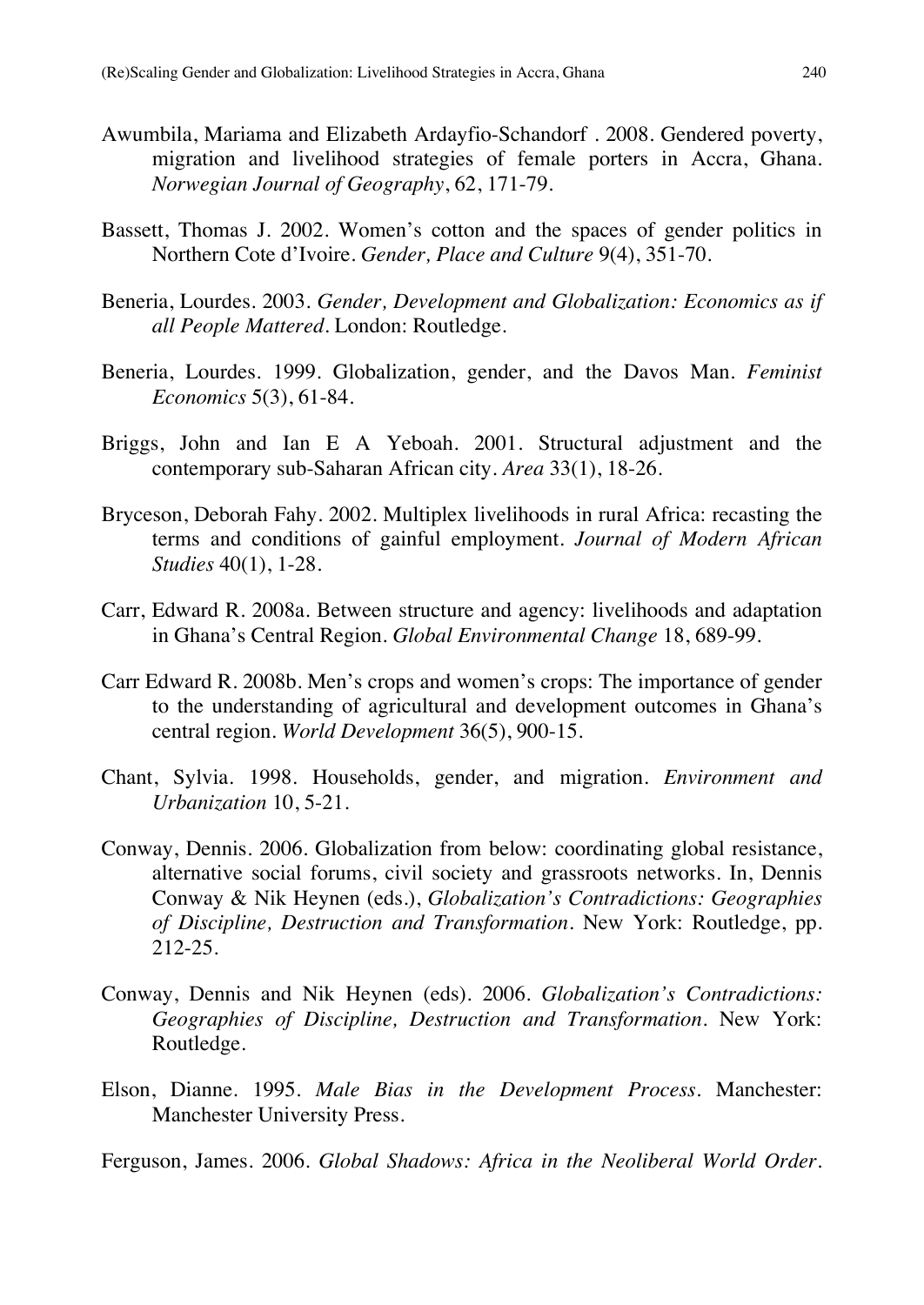Durham, NC: Duke University Press.

- Francis, Elizabeth. 2000. *Making a Living: Changing Livelihoods in Rural Africa*. London: Routledge.
- Freeman, Carla. 2001. Is local:global as feminine:masculine? Rethinking the gender of globalization. *Signs: Journal of Women and Culture in Society* 26(4), 1007-37.
- Gibson-Graham, Julie Katherine. 1996. *The End of Capitalism (As We Knew It): A Feminist Critique of Political Economy*. Cambridge: Blackwell.
- Gibson-Graham, Julie Katherine. 2002. Beyond global vs. local: Economic Politics outside the binary frame. In, Andrew Herod and Melissa W. Wright (eds.), *Geographies of Power: Placing Scale*. Oxford: Blackwell Publishers, pp. 25- 60.
- Grant, Richard and Jan Nijman. 2004. The re-scaling of uneven development in Ghana and India. *Tijdschrift voor Economische en Sociale Geografie* 95(5), 467-81.
- Grant, Richard and Paul Yankson. 2003. Accra. *Cities* 20(1), 65-74.
- Hanson, Kobena T. 2005. Landscapes of survival and escape: social networking and urban livelihoods in Ghana. *Environment and Planning A* 37, 1291-310.
- Harcourt, Wendy and Arturo Escobar. 2005. *Women and the Politics of Place*. Bloomfield, CT: Kumarian Press.
- Hart, Gillian. 2002. *Disabling Globalization: Places of Power in Post-Apartheid South Africa*. Pietermaritzburg: University of Natal Press.
- Hutchful, Eboe. 2002. *Ghana's Adjustment Experience: The Paradox of Reform*. Oxford/ UNRISD: James Currey.
- Katz, Cindi. 2001. On the grounds of globalization: a topography for feminist political engagement. *Signs: Journal of Women and Culture in Society* 26, 1213-34.
- Klak, Thomas (ed). 1998. *Globalization and Neoliberalism: The Caribbean Context*. Lanham, MD: Rowman and Littlefield.
- Kobayashi, Audrey and Linda Peake. 1994. Unnatural discourse: "race" and gender in geography. *Gender, Place and Culture* 1, 225-44.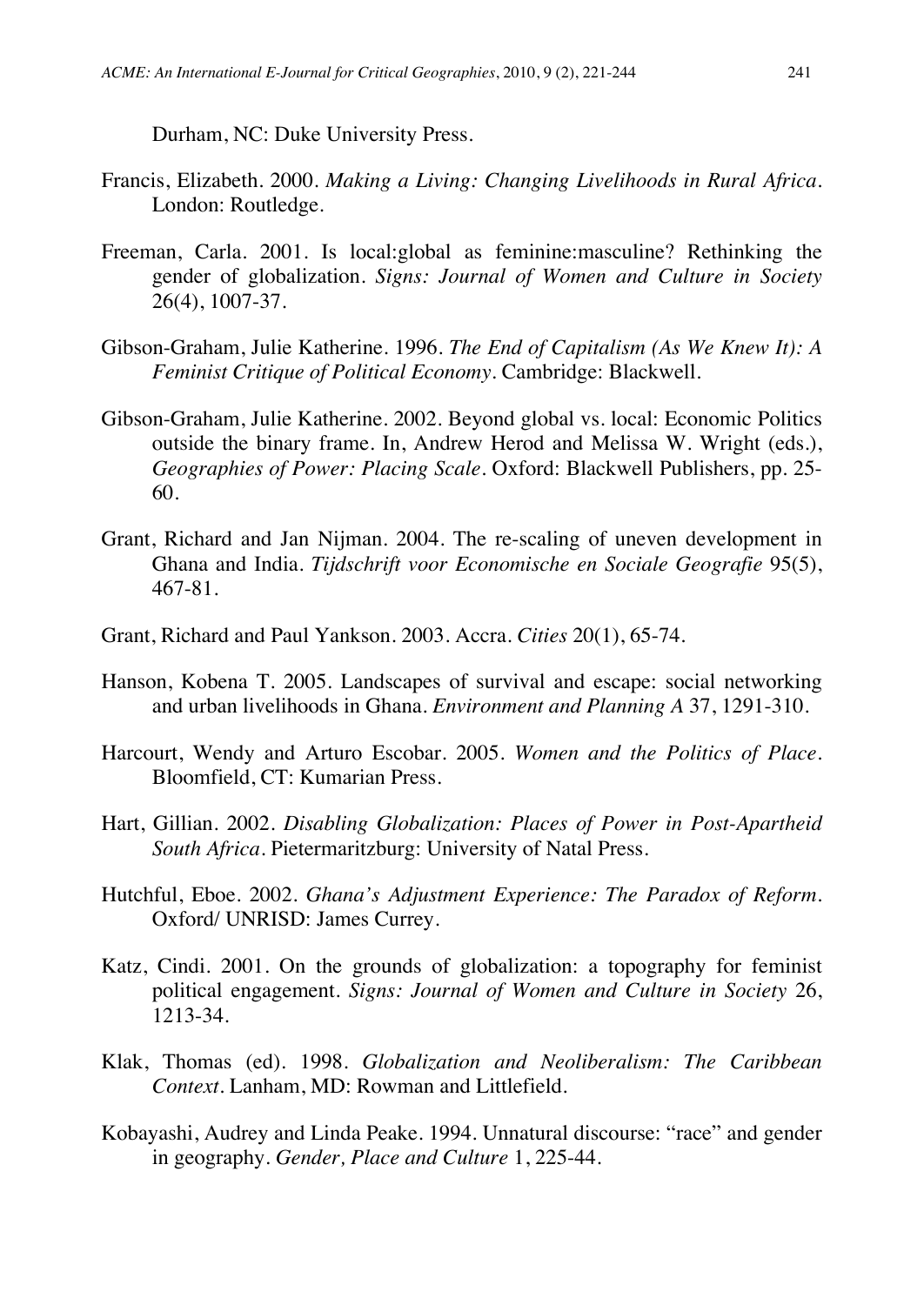- Kofman, Eleanor and Gillian Youngs (eds). 2003. *Globalization: Theory and Practice*. London: Continuum.
- Konadu-Agyemang, Kwadwo. 2000. The Best of Times and the Worst of Times: Structural Adjustment Programs and Uneven Development in Africa: The Case of Ghana. *Professional Geographer* 52(3)**,** 469-83.
- Larner, Wendy. 2000. Neo-liberalism: Policy, ideology, governmentality. *Studies in Political Economy* 63, 5-25.
- Marchand, Marianne H. and Ann Sisson Runyan. 2000. *Gender and Global Restructuring: Sightings, Sites, and Resistances*. New York: Routledge.
- Marston, Sallie. 2000. The social construction of scale. *Progress in Human Geography* 24, 219-42.
- Marston, Sallie, John Paul Jones III, and Keith Woodward. 2005. Human geography without scale. *Transactions of the Institute of British Geographers* 30, 416-32.
- Massey, Doreen. 2004. Geographies of responsibility. *Geografiska Annaler* 86 B, 5-18.
- Mazzucato, Valentina, Bart van der Boom and N.N. N. Nsowah-Nuamah. 2005. Origin and destination of remittances in Ghana. In, Takyiwaa Manuh (ed.), *At Home in the World: International Migration and Development in Contemporary Ghana and West Africa*. Accra, Ghana: Sub-Saharan Publishers, pp. 139-52.
- McCusker, Brent and Ann M. Oberhauser. 2006. An assessment of women's access to natural resources through communal projects in South Africa. *GeoJournal*  66(4), 325-39.
- Nagar, Richa, Victoria Lawson, Linda McDowell, and Susan Hanson. 2002. Locating globalization: Feminist (re)readings of the subjects and spaces of globalization. *Economic Geography* 78(3), 257-84.
- Oberhauser, Ann M. and Kobena T. Hanson. 2008. Negotiating livelihoods and scale in the context of neoliberal globalization: perspectives from Accra, Ghana. *African Geographical Review* 26, 11-36.
- Oberhauser, Ann M. and Amy Pratt. 2004. Women's collective economic strategies and transformation in rural South Africa. *Gender, Place and Culture* 11(2), 209-28.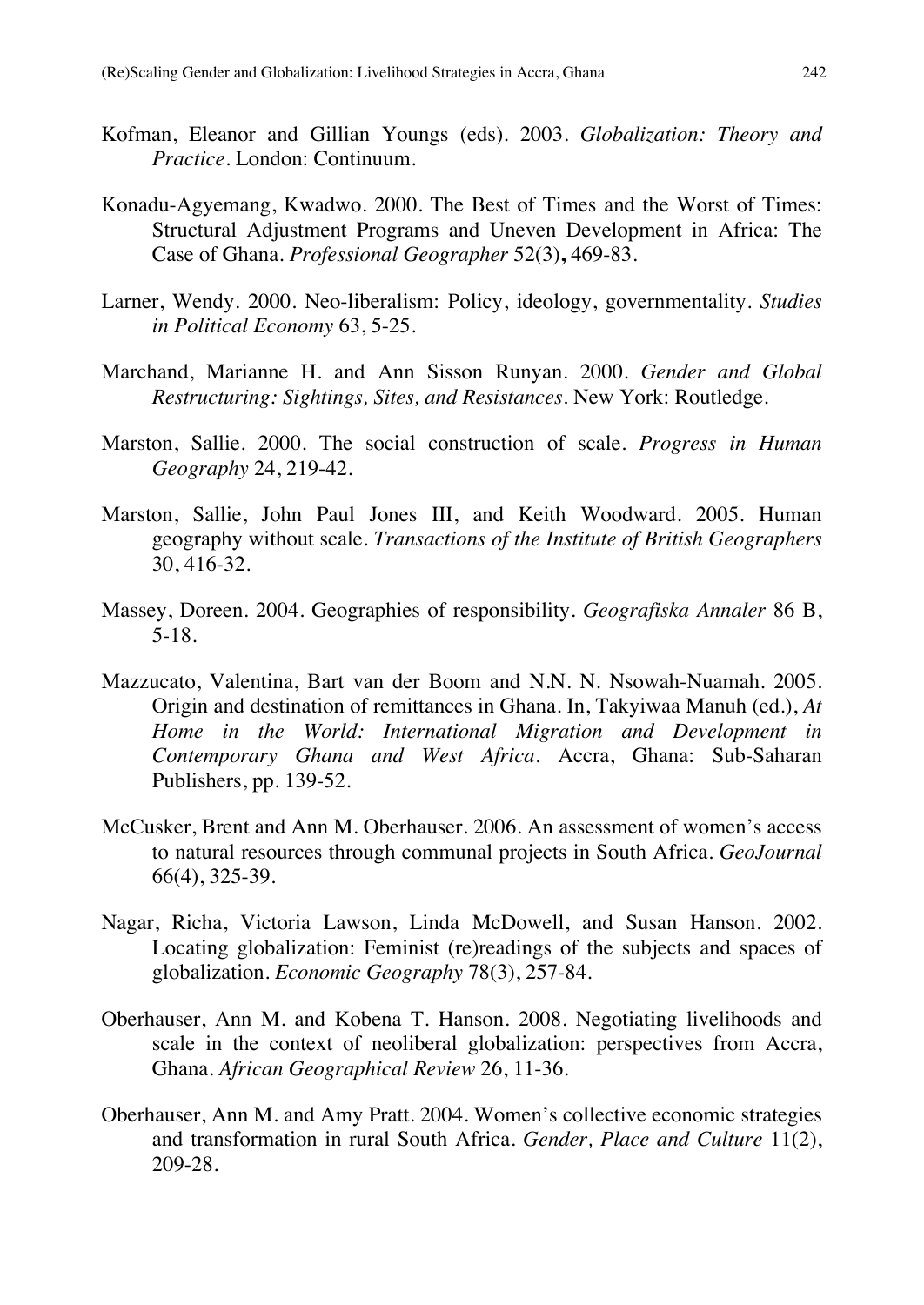- Oberhauser, Ann M. and Muriel Yeboah. Forthcoming. Heavy burdens: Gender and economic strategies among porters in Accra, Ghana. *Singapore Journal of Tropical Geography*.
- Ohmae, Kenichi. 1995. *The End of the Nation State*. New York: Free Press.
- Opare, James Adu. 2003. *Kayayei*: the women head porters of southern Ghana. *Journal of Social Development in Africa* 18(2), 33-48.
- Owusu, Francis Y. 2007. Conceptualizing livelihood strategies in African cities: Planning and development implications of multiple livelihood strategies. *Journal of Planning Education and Research* 26, 450-65.
- Pearson, Ruth. 2000. Moving the goalposts: Gender and globalization in the twenty-first century. *Gender and Development* 8(1), 10-19.
- Peet, Richard. 2003. *Unholy Trinity: The IMF, World Bank, and WTO*. London: Zed Press.
- Pyle, Jean L. and Kathryn B Ward. 2003. Recasting our understanding of gender and work during global restructuring. *International Sociology* 18(3), 461-89.
- Rakodi, Carole and Tony Lloyd-Jones. 2002. *Urban Livelihoods*. London: Earthscan.
- Rakowski, Cathy A. 2000. Obstacles and opportunities to women's empowerment under neoliberal reform. In, Richard L. Harris and Melinda J. Seid (eds.), *Critical Perspectives on Globalization and Neoliberalism in the Developing Countries*. Leiden, NL: Brill, pp. 115-38.
- Rankin, Katherine. 2001. Governing development: neoliberalism, microcredit, and rational economic woman. *Economy and Society* 30(1), 18-37.
- Roberts, Susan, M. 2004. Gendered Globalization. In, Lynn A. Staeheli, Eleonore Kofman, and Linda J. Peake. (eds.), *Mapping Women, Making Politics: Feminist Perspectives on Political Geography*. London: Routledge, pp. 127- 40.
- Sassen, Saskia. 2002. Countergeographies of globalization: the feminization of survival. Paper presented at the conference on "Gender Budgets, Financial Markets, Financing for Development", Berlin, January.
- Staeheli, Lynn A. and Eleonore Kofman. 2004. Mapping gender, making politics: Toward feminist political geographies. In, Lynn A. Staeheli, Eleonore